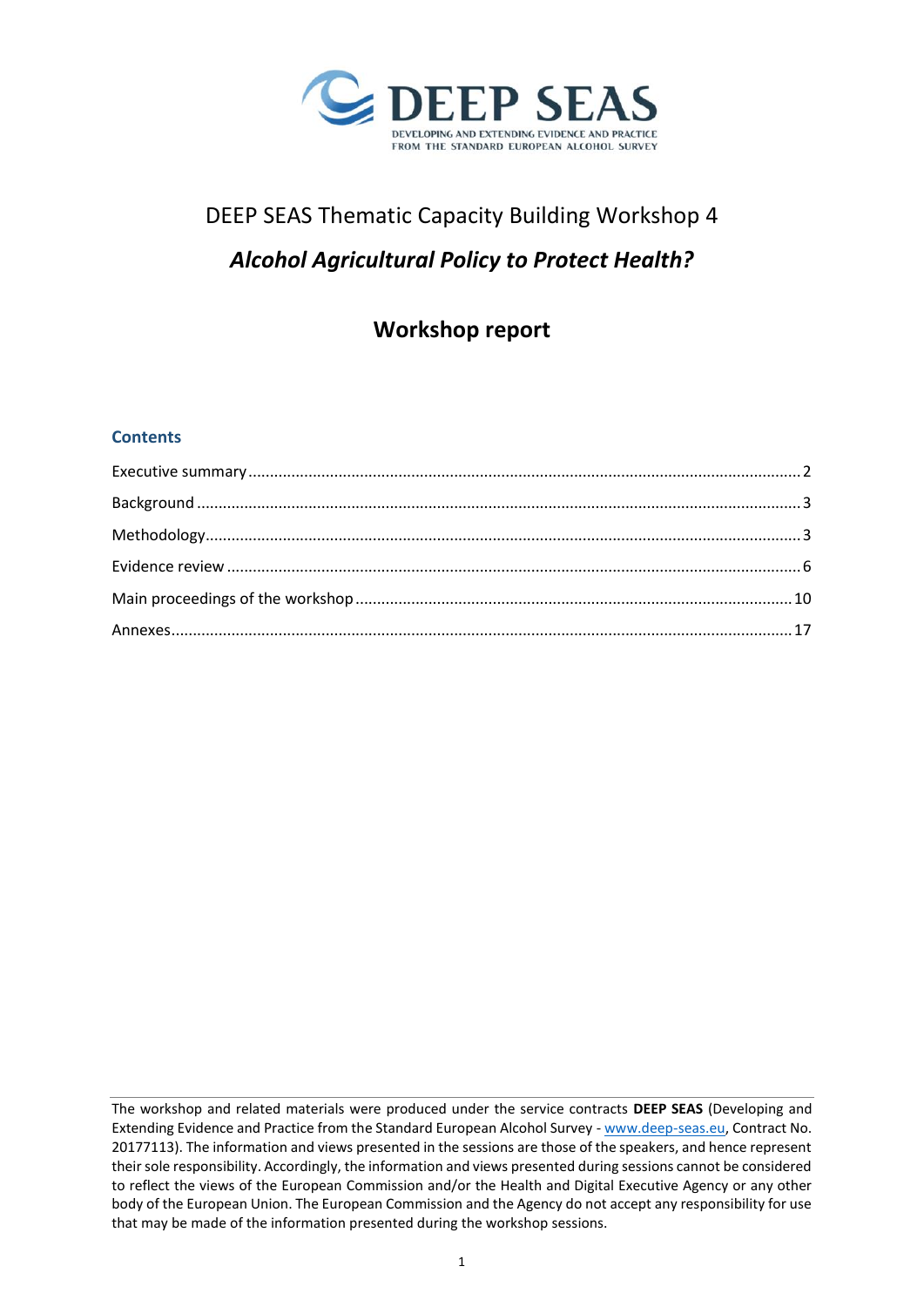### <span id="page-1-0"></span>Executive summary

#### **Introduction**

The DEEP SEAS workshop '*Alcohol Agricultural Policy to Protect Health?'* aimed to facilitate discussion and knowledge exchange on effective policy options to promote agricultural mechanisms for alcohol which protect human and planetary health and reduce alcohol-related harm. The workshop was co-hosted by the National Institute of Public Health (NIJZ) and the Ministry of Health, of the Republic of Slovenia, within the frame of the Slovenian EU Presidency. It comprised two interlinked sessions.

| Session 1: Thurs 4 <sup>th</sup> November       | Session 2: Tuesday 9 <sup>th</sup> November       |
|-------------------------------------------------|---------------------------------------------------|
| "Alcohol, no ordinary foodstuff"                | "Farm 2 Glass - informing consumers"              |
| Agricultural policy and alcohol production: the | Agricultural and promotion policy compatible with |
| place of health in the equation                 | health and sustainability                         |

A total of 56 professionals participated in the workshop (excluding organisers); 46 in session 1, and 39 in session 2. A breakdown of participants by session, country and sector is shown in annex 2.

The main take-home messages raised and supported by participants over the two sessions are summarized in Box 1 below. A more detailed account of the presentations and points raise in the specific session discussions are given in the 'main proceedings of the workshop' section below. A fuller explanation of the main outcome messages is given in the conclusions section of this document.

#### **Box 1. Main outcome messages of DEEP SEAS WS4 sessions on alcohol agricultural policy**

- 1. Alcohol agricultural policy has an **impact on economies, the environment and health** but basic **underlying motives** (e.g., growth / reduction) may not be as divergent across sectors as they seem
- 2. We need to strengthen **communication and collaborative structures** between health, agriculture, finance, and other sectors; and for this communication and productive collaboration to be established, there is a need for **neutral settings** (at the EU and national level).
- 3. The **ambiguous place of alcohol** (not a food but on the table) creates **policy cracks and a lack of coherence**, leading to information gaps and mixed messages for consumers
- 4. Effort needs to be put into multi-sectoral systems to **incentivize and remove barriers for MS to lower the strength of alcohol products**
- 5. Future areas to be addressed include (broad) **Health Impact Assessment** of agricultural policies, **Cost-benefit analysis** and consensus building around **communicating (cancer) risks**
- 6. Conflicts of interests lead to **conflicting findings from different scientific groups** which stalls effective policy. Capacity on assessing evidence used for policy needs strengthening
- 7. The **environmental impact of alcohol product production, distribution, storage and consumption** needs to be assessed over the whole value chain, with comprehensive and transparent systems to report this, avoiding "greenwashing" (also on product labels).
- 8. There is public health support for **reducing or stopping funding for promotion activity by alcohol producers** (under discussion by the European Council), as with other products that harm health
- 9. Industry-supported terms **'drinking in moderation' or 'responsible drinking' have no scientific definition or public health value**, and should be discouraged
- 10. MS health promoting action would be best supported by deeper **alignment among the relevant EU programmes**: The Common Agricultural Policy (CAP), Farm to Fork Strategy (F2F) and Beating Cancer Plan (BECA)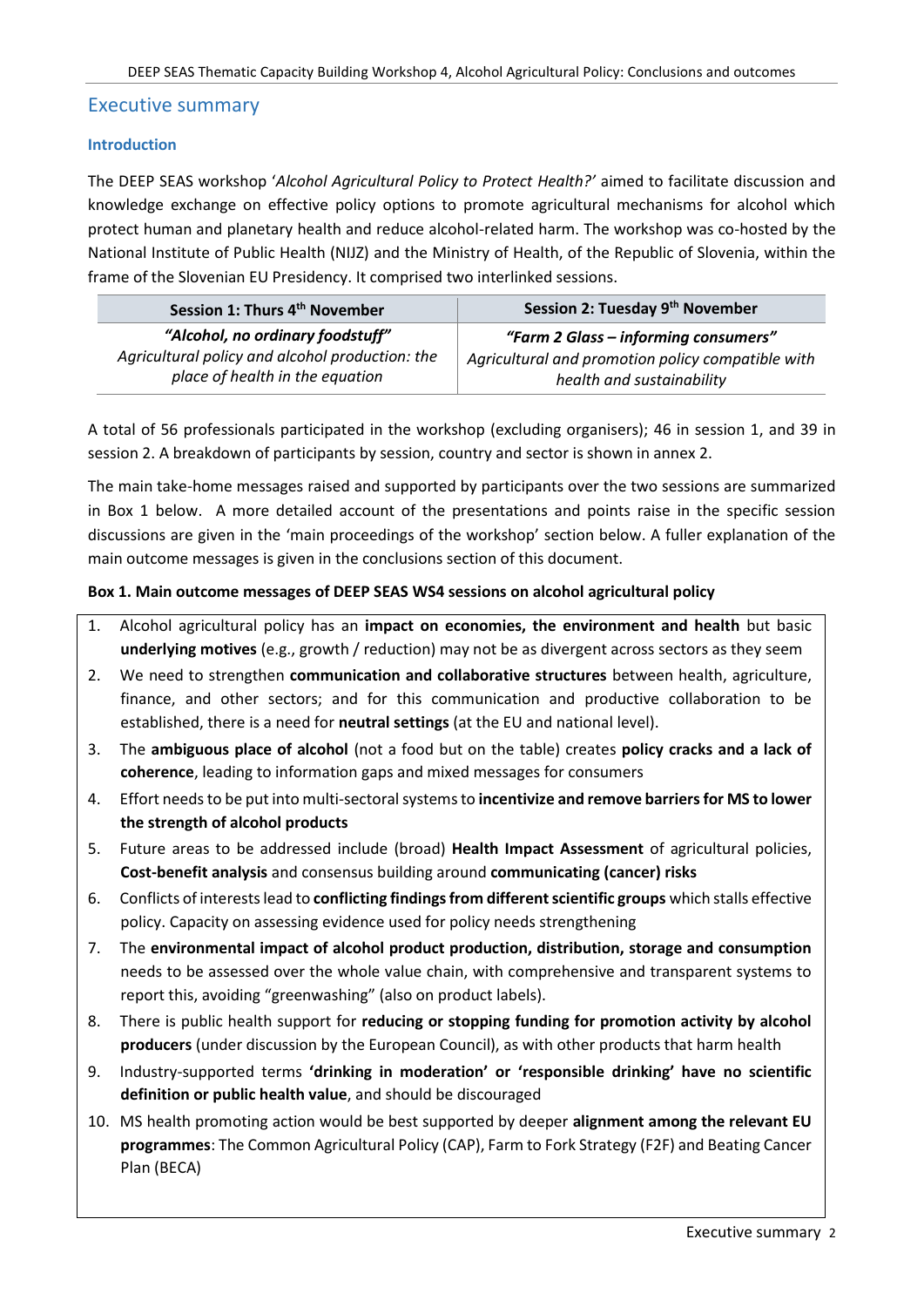#### <span id="page-2-0"></span>**Background**

#### **The Alcohol Policy Capacity Building Workshops**

The workshop was the final DEEP SEAS event, but the fourth in a series of seven alcohol policy workshops organised within the frame of the prevention strand of [Europe's Beating Cancer Plan,](https://ec.europa.eu/info/strategy/priorities-2019-2024/promoting-our-european-way-life/european-health-union/cancer-plan-europe_en) which pledges action to address the burden of alcohol-related cancer. The Cancer Plan aims to support Member States in implementing best practices to reduce consumption, recognising links to the EU Green Deal, the Common Agricultural Policy, and the Farm to Fork Initiative; reviewing EU legislation on alcohol taxation, unrecorded and cross-border purchases, monitoring implementation of the Audio-visual Media Services Directive (AVMSD) and measures to reduce young peoples' exposure to marketing, and to support Member States in implementing evidence-based policy and on-site and digital approaches to assess and prevent alcohol harm.

#### **The European context and topic background**

Europe has the highest level of alcohol consumption and alcohol-related harm in the world. Alcohol consumption, even in moderate amounts, plays a significant role in the burden of disease, premature mortality, and costs to healthcare and society including from alcohol-related cancer<sup>1</sup> and other NCDs  $^{2,3,4,5.}$ 

Paradoxically, many of the policies that impact on these lifestyle factors are largely designed by sectors not directly related to them, and often give priority to the profits of powerful economic actors, despite the detrimental impact of this on Member States' populations in the long run. In the case of alcohol, public health and policy decisions are often made or influenced by economic and policy sectors that are not directly related to health but have an important impact on health, well-being, and sustainability. One of these such sectors is the agricultural sector and practices.

#### <span id="page-2-1"></span>Methodology

#### **The DEEP SEAS Process**

During the 2 online sessions panellists presented their knowledge, perspectives, and experiences, through short videos<sup>i</sup> and live question and answer sessions. Then, in small-group discussions, with a pre-assigned moderator and rapporteur, participants were instructed to reach a level of consensus on responses to a concrete policy question. Their discussion and points for further consideration were reported back to and discussed with the whole group to arrive at key messages and proposed actions to address alcohol-related harm through action on agricultural policy regarding both the production and promotion of alcohol products.

#### **Workshop structure**

Each workshop session was structured in three parts: (See annex 1 for the workshop agenda).

- 1) Provision of information to brief participants and stimulate discussion with slots on: Welcome/Introduction, Evidence Update and Stakeholder Perspectives
- 2) Small group discussion of a specific policy question
- 3) Summary and wrap up of outcomes and issues discussed.

<sup>i</sup> The workshop videos can be seen on the workshop web-page: [https://ds-thematic-workshop4-alcohol-agricultural](https://ds-thematic-workshop4-alcohol-agricultural-policy.onsitevents.com/contenidos)[policy.onsitevents.com/contenidos](https://ds-thematic-workshop4-alcohol-agricultural-policy.onsitevents.com/contenidos)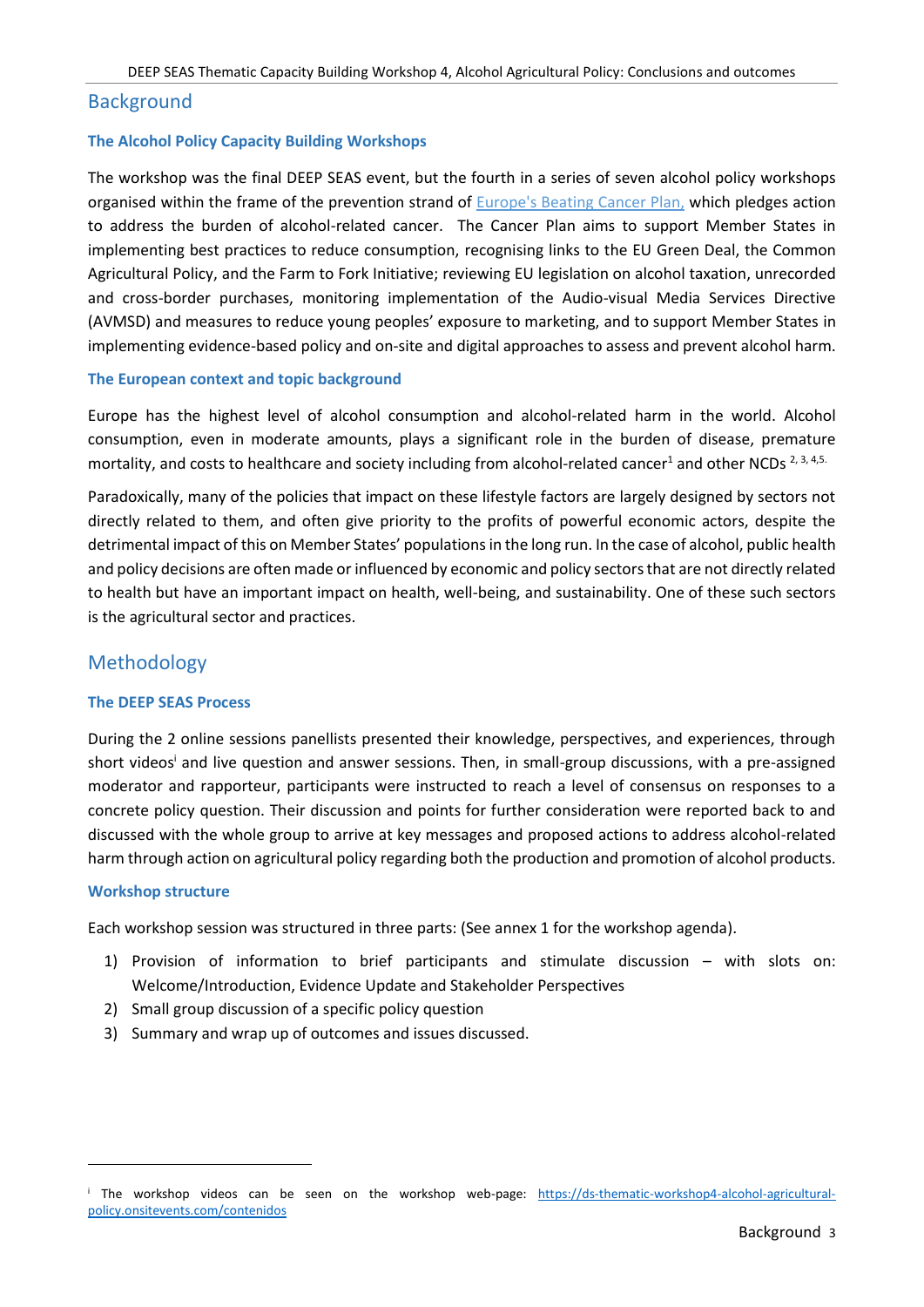#### **Evidence review / background paper**

Each workshop is supported by a background briefing paper to introduce the key points and issues for debate in the capacity building workshop. The paper gives an introduction to the workshop and the topic, and summarises key points from an evidence review undertaken by a recognised expert. A summary of the evidence review is in the following section.

#### **Session format**

Instead of live presentations, the information was provided as short, pre-prepared videos, with the speakers, addressing questions intended to target their expertise and orient the participants to the most salient debatable points of the topic area.

The focus of the sessions and discussion questions were proposed by the DEEP SEAS/FAR SEAS Workshop coordinators, based on the expert scientific review, and refined through discussion with the topic expert, DEEP SEAS and FAR SEAS contract partners, particularly those representing the public administrations of Member States, EC policy officers in SANTE, and experts in the alcohol and agriculture fields.

#### **Workshop evaluation**

At the end of each session participants were invited to complete an online evaluation survey provided in the session and immediately afterwards in a follow-up email. The brief survey was designed to be quick and easy and participants could choose to remain anonymous. A summary of the quantitative workshop evaluation is shown in Annex 3.

Participants were asked to give four quantitative scores to the session they had attended:

- Overall evaluation How would you rate the session overall? (score between 1→10)
- The topics and aspects covered by the speakers were relevant for the overarching theme of the session  $(1 \rightarrow 5)$
- I learned actionable information for my work and/or consolidated my understanding/ knowledge  $(1 \rightarrow 5)$
- There was enough time and opportunities allocated for interaction with the speakers and between participants (1→5)

Participants were also invited to give feedback in three free text questions:

- Which speakers of the session did you find the most interesting/informative/engaging? (name, organisation or topic)
- Did you find any topic missing which you would have liked to see covered in relation to this session's theme?
- Do you have any comments or suggestions you would like to share?

<sup>&</sup>lt;sup>1</sup> Rehm J, Shield KD, Weiderpass E. Alcohol consumption: a leading risk factor for cancer. World Cancer Report: Cancer Research for Cancer Prevention. Lyon, France: International Agency for Research on Cancer; 2020. p. 68-76.

<sup>&</sup>lt;sup>2</sup> Millwood IY, Walters RG, Mei XW, Guo Y, Yang L, Bian Z, et al. Conventional and genetic evidence on alcohol and vascular disease aetiology: a prospective study of 500 000 men and women in China. Lancet (London, England). 2019;393(10183):1831-42.

<sup>&</sup>lt;sup>3</sup> Imtiaz S, Shield KD, Roerecke M, Samokhvalov AV, Lönnroth K, Rehm J. Alcohol consumption as a risk factor for tuberculosis: metaanalyses and burden of disease. Eur Respir J. 2017;50(1).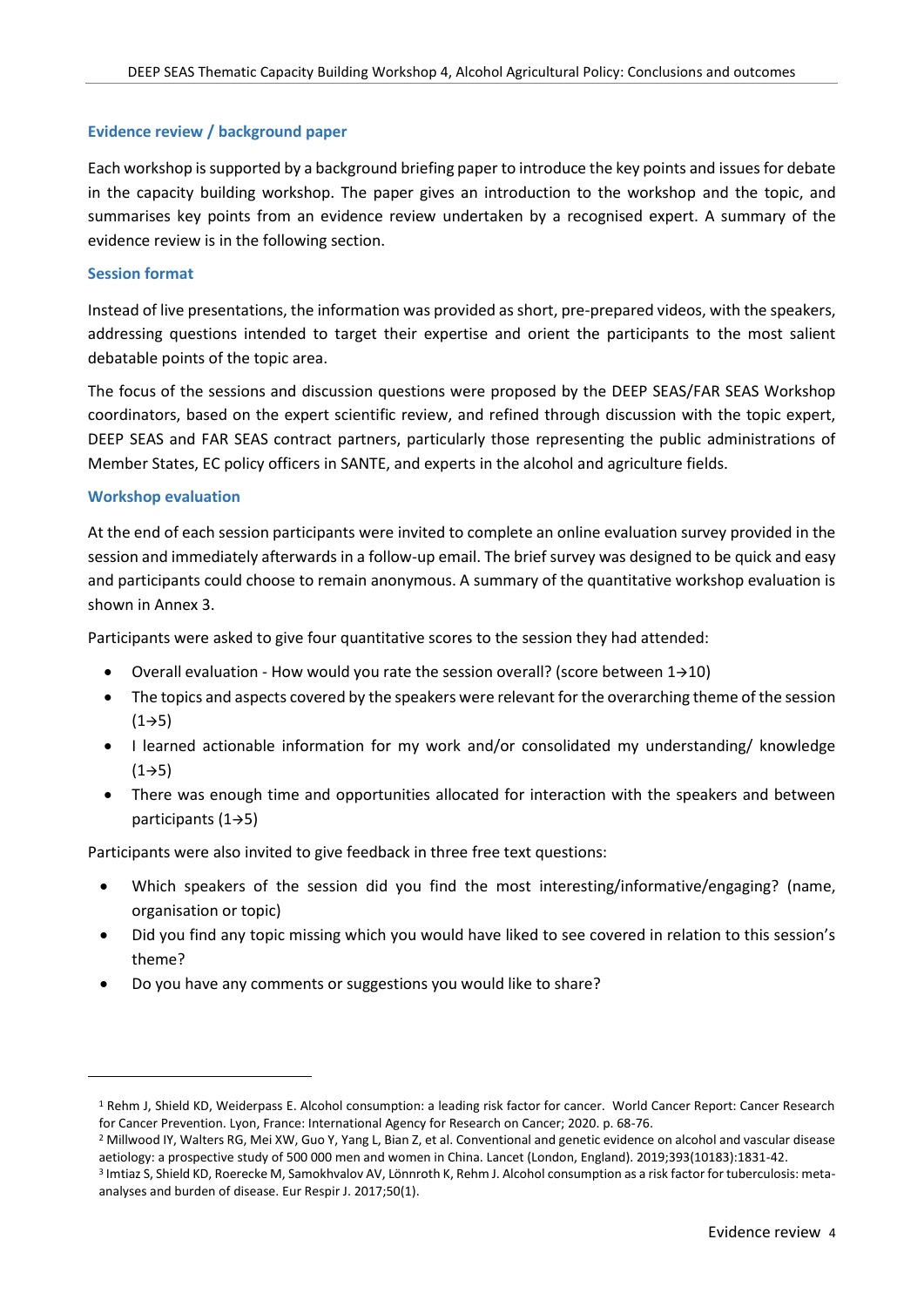<sup>4</sup> Rehm J, Probst C, Shield KD, Shuper PA. Does alcohol use have a causal effect on HIV incidence and disease progression? A review of the literature and a modeling strategy for quantifying the effect. Popul Health Metr. 2017;15(1):4. <sup>5</sup> Boden JM, Fergusson DM. Alcohol and depression. Addiction. 2011;106(5):906-14.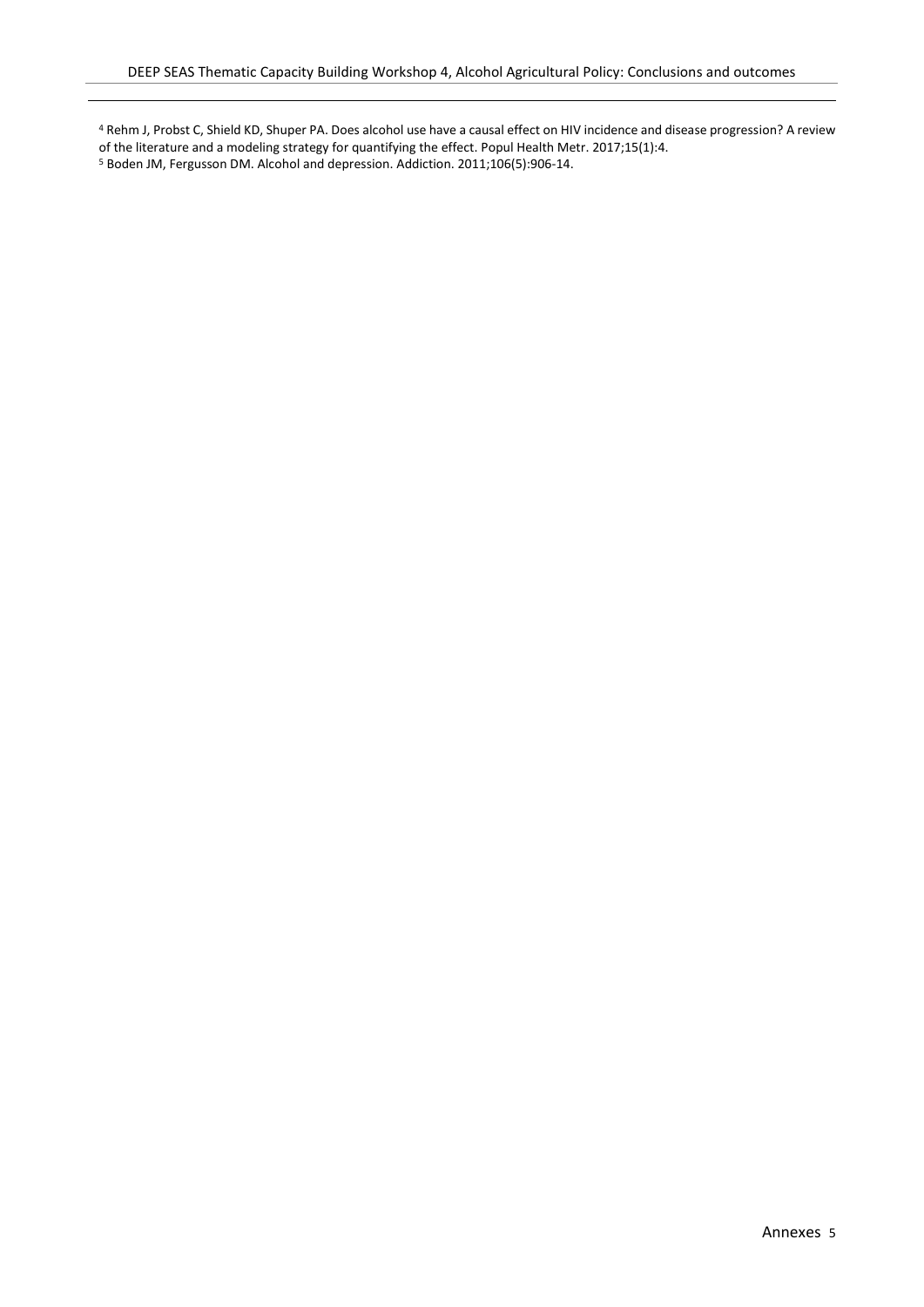#### <span id="page-5-0"></span>Evidence review

The workshop was supported by a background briefing paper, to introduce the key points and issues for debate in the capacity building workshop. The document gave an overview of the workshop and included an evidence review on the topic.

Below is a summary of the evidence review – the complete background document can be accessed at the following link: [https://www.deep-seas.eu/wp-content/uploads/2022/03/DEEP-SEAS-WS4-Alc-Agri-](https://webmail.clinic.cat/owa/redir.aspx?C=a-atbsmZ-KuFf0VG57nS2m6u1RbauROoEt_4AZIgsPtYa0XXsAHaCA..&URL=https%3a%2f%2feu-central-1.protection.sophos.com%3fd%3ddeep-seas.eu%26u%3daHR0cHM6Ly93d3cuZGVlcC1zZWFzLmV1L3dwLWNvbnRlbnQvdXBsb2Fkcy8yMDIyLzAzL0RFRVAtU0VBUy1XUzQtQWxjLUFncmktQnJpZWZpbmctRG9jdW1lbnQucGRm%26i%3dNWZkYjRiODc3M2ZiN2EwZGZmZjA2NzE0%26t%3dK3RMdHZ2Ymd2dER5d0gzdVVzd05YZnZXY2RlUjlWR1JCWTlaY294ZElBbz0%3d%26h%3d7dae759647134bb28b66cd99a9b53f1a)[Briefing-Document.pdf](https://webmail.clinic.cat/owa/redir.aspx?C=a-atbsmZ-KuFf0VG57nS2m6u1RbauROoEt_4AZIgsPtYa0XXsAHaCA..&URL=https%3a%2f%2feu-central-1.protection.sophos.com%3fd%3ddeep-seas.eu%26u%3daHR0cHM6Ly93d3cuZGVlcC1zZWFzLmV1L3dwLWNvbnRlbnQvdXBsb2Fkcy8yMDIyLzAzL0RFRVAtU0VBUy1XUzQtQWxjLUFncmktQnJpZWZpbmctRG9jdW1lbnQucGRm%26i%3dNWZkYjRiODc3M2ZiN2EwZGZmZjA2NzE0%26t%3dK3RMdHZ2Ymd2dER5d0gzdVVzd05YZnZXY2RlUjlWR1JCWTlaY294ZElBbz0%3d%26h%3d7dae759647134bb28b66cd99a9b53f1a)

#### **Evidence review summary**

*Agriculture policies and support mechanisms, including alcohol-related health impacts*

Author: Laura Rossi, Consiglio per la ricerca in agricoltura e l'analisi dell'economia agrarian (CREA), Rome

#### **Introduction**

As alcohol beverages are made of agricultural raw materials, one policy area to consider when it comes to public health is agricultural policy. In this sense, it is important to take into consideration the Food and Agricultural Organization of the United Nations (FAO) concept of Nutrition-sensitive agriculture (1), an approach that seeks to maximize agriculture's contribution to nutrition and health. In the area of alcohol production, this means reshaping production to include consideration of the potential health impact.

European agricultural policy and initiatives including the Common Agricultural Policy (CAP), Farm to Fork (Farm2Fork or F2F), and the Green Deal all have impacts beyond economic and environmental considerations. In their current form, with regard to alcohol, these initiatives appear to be in conflict with other European policy objectives aimed at protecting health. A common ground needs to be found which better aligns and balances the objectives of these different policy areas and supports health and sustainability in the EU.

#### **Methodology of the review**

A literature search between July and October 2021 for peer-reviewed and grey literature on the presence and implementations of agriculture policies and support mechanisms, including alcohol-related health impacts was carried out. Inclusion criteria were articles and papers published after 2000, not limited to EU studies. Documents from the private sector were included. No specific exclusion criteria were applied, all pertinent documents were included and critically examined for the purpose of the present paper.

#### **Key points**

- The economy, environment and health are intrinsically linked
- Promoting healthy, sustainable diets is essential to tackle the increase in NCDs in Europe
- Alcohol use contributes substantially to the global burden of death and disability, particularly NCDs, including cancer
- The Green Deal, Farm2Fork and CAP have an impact on health
- Current agricultural policy is not aligned with other EU policies concerning alcohol and health
- Agricultural policy needs to strike a balance between economic, environmental and health priorities
- Alcohol is not a basic food and contains empty calories it adds calories to the diet without containing any nutritional value
- Lack of nutritional labelling limits consumers' ability to make informed choices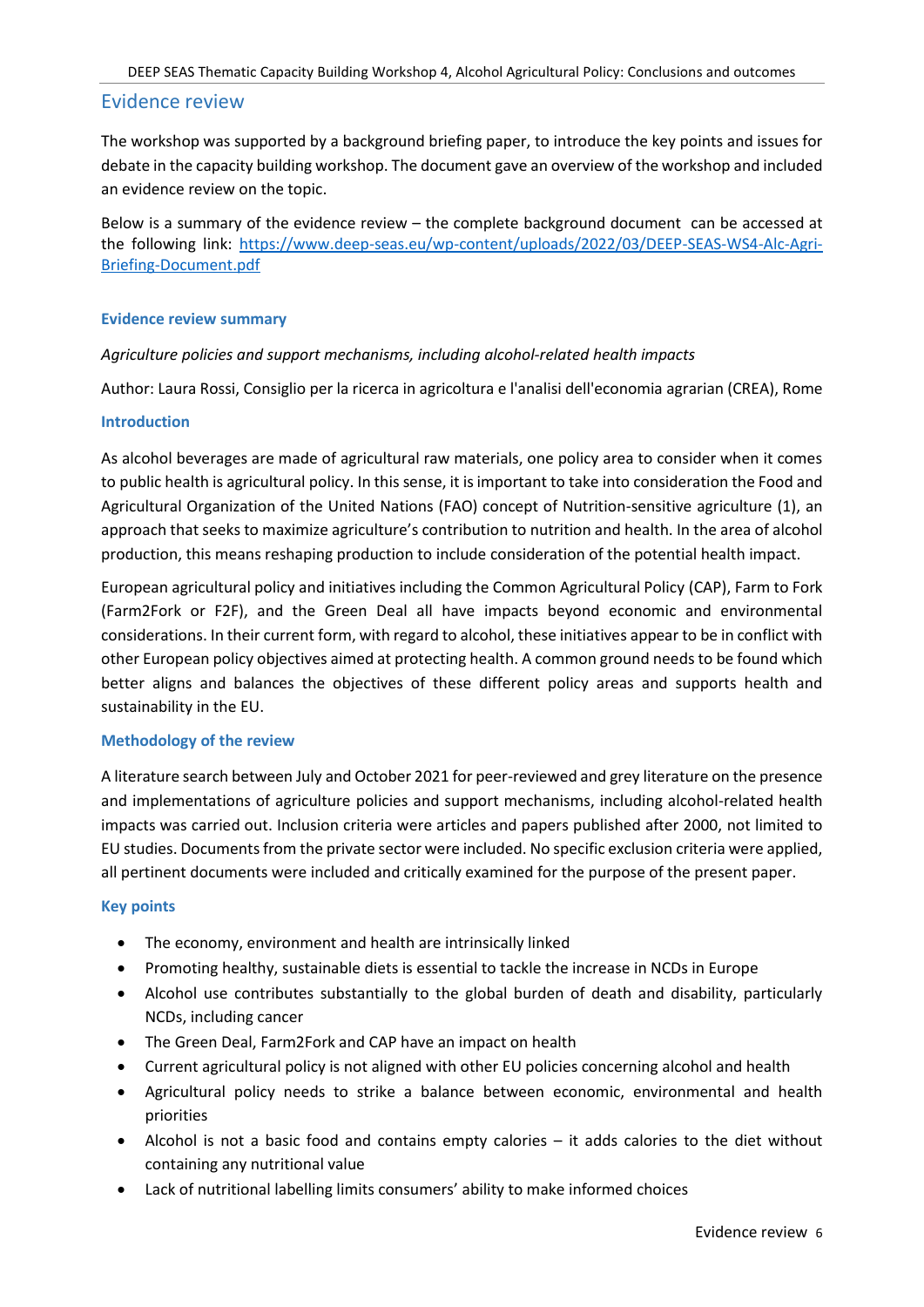#### **Findings of the review**

**Alcoholic beverages, like sugary drinks, are non-basic, 'discretionary' foods**, without nutritional value, and as such, cannot be recommended as part of a healthy diet. The calories in alcohol are regarded as 'empty calories', in that they add calories to the diet without adding any nutritional value. However, under current EU legislation drinks containing more than 1.2% alcohol by volume are exempt from nutritional labelling requirements (2), limiting consumers' right to know nutritional and health facts, and their ability to make informed choices about what they consume.

In recent years there was a **"shift" in several nutritional guidelines** from the previously recommended low-to-moderate alcohol consumption, to advising against any level of consumption, a shift mainly driven by numerous and growing evidence of the link between alcohol intake and cancer. However, this strategy is not unanimously shared by the entire research community, and in particular, by some scientists involved in the prevention of cardiovascular disease, where there is a persistent claim that alcohol offers protective effects against several diseases, based on the disputable existence of a J-shaped curve.

Evidently, the research regarding the protective effects of low alcohol intake on cardiovascular diseases in specific segments of the population (men 70+ for ischemic heart disease; women 90+ for CVD) have been progressively considered less relevant, and have been shown to be cancelled out by the other associated health problems and by the carcinogenic risks, at any level of consumption, when applied to the whole population, leading to the recent strong recommendation to avoid alcohol consumption to prevent cancers (3).

**Agriculture** occupies a unique position at the heart of the European Union's society, environment and economy; and the common agricultural policy (CAP) combines social, economic, and environmental approaches on the path towards achieving a sustainable system of agriculture in the EU. These regulations regulate aspects such as the maximum vineyard surface allowed to individual EU Member States, allowed winemaking practices, and principles for classification and labelling of wine.

Overall, the EU's wine policy is fully consistent with EU economic, and CAP objectives. What is lacking is a coherence between the EU's wine policy and EU public health objectives. There is a dissonance between the CAP notion of providing a stable supply of "safe food" and EU's official view that "alcohol related harm is a major public health concern in the EU accountable for over 7% of all ill health and early deaths."(4).

Finally, the **impact of alcoholic beverages on the environment** is a topic of increasing interest related to water and fertilizer needed for their production. The Nordic Alcohol Monopolies (Alko in Finland, Systembolaget in Sweden, and Vinmonopolet in Norway) published a report assessing the environmental impact of alcoholic beverages (5), which identified the following three impact categories as the most significant contributors:

- Respiratory inorganics (air emissions: particulates, ammonia, NOx, SO2)
- Global Warming (CO2, CH4, N2O)
- Nature occupation (loss of biodiversity from indirect land use changes)

**Labelling** is part of the Farm2Fork strategy. Nutritional labelling has been found to lead to changes in consumer behaviour, both by increasing the number of people selecting a healthier product (6) and by reducing consumer dietary intake of unhealthy options. Nutritional labelling for food products has also been found to influence industry responses, leading to changes in the composition of some products (7). There has been less research on the effectiveness of labels for alcohol. At EU level, the 2017 European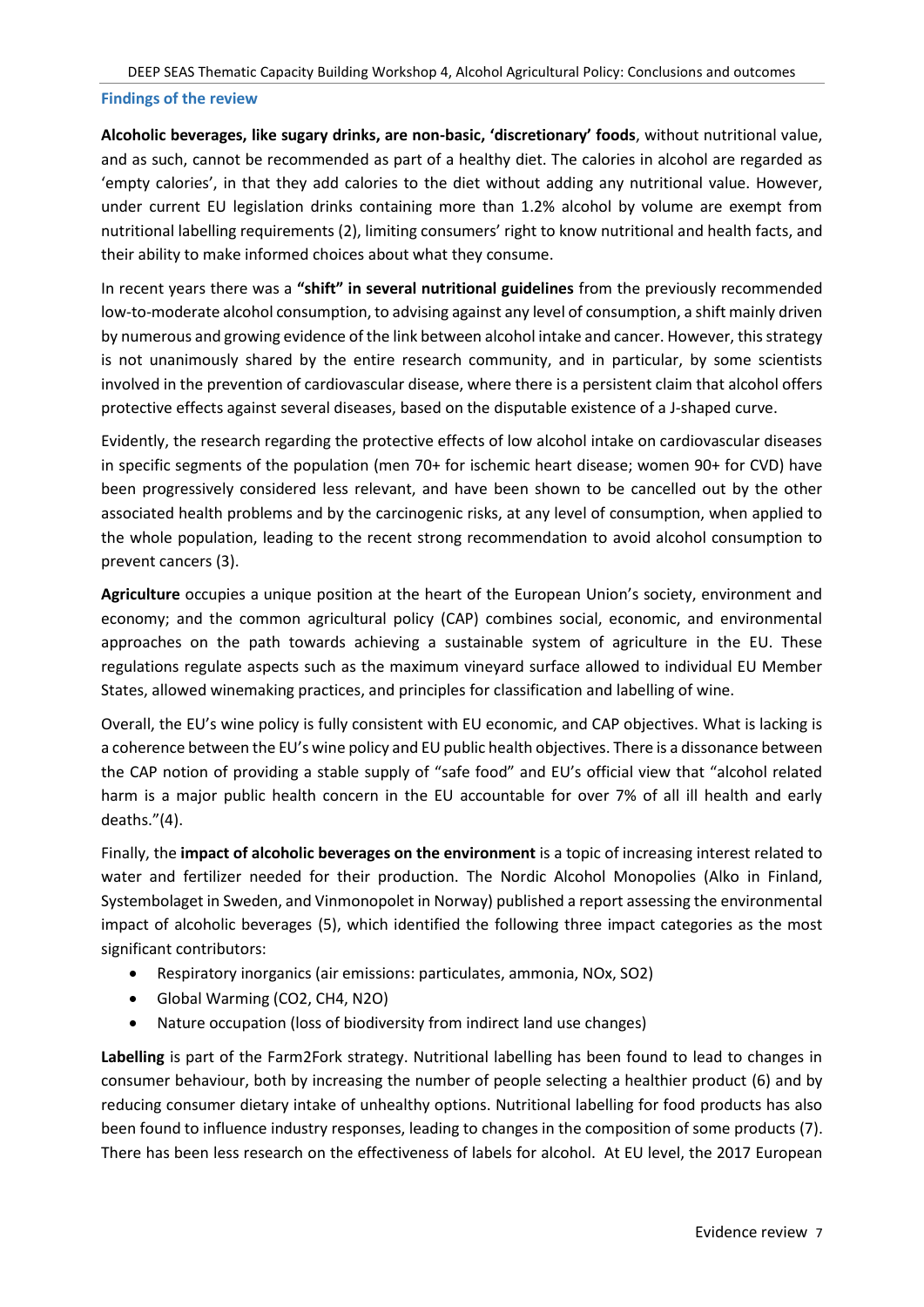DEEP SEAS Thematic Capacity Building Workshop 4, Alcohol Agricultural Policy: Conclusions and outcomes

Commission labelling report concluded there were no objective grounds that would justify the absence of information on ingredients and nutritional information from alcohol products (8).

EU Member States' requirements predominantly pertain to disclosing the list of all ingredients, as currently is the case in 8 countries; while other countries only have this requirement for beer. No EU member state is currently required to declare the nutritional value (although steps were made towards this with the still-to-be-enacted Irish Public Health (Alcohol) Bill which required listing the energy value for alcoholic beverages). No country uses rotating messages or graphic pictorials (photographs) depicting the harm done by alcohol (9).

## **Conclusions**

Food systems have the potential to nurture human health and support environmental sustainability; however, they are currently threatening both. Transformation to healthy diets from sustainable food systems is necessary to achieve the UN Sustainable Development Goals (10). To achieve healthy diets will require substantial dietary shifts, including a strong reduction in global consumption of unhealthy foods, such as alcohol, as recently pointed out by Willet and colleagues, 2019 (11).

The Common Agricultural Policy (CAP) is the agricultural policy of the European Union, aimed at implementing a system of [agricultural subsidies](https://en.wikipedia.org/wiki/Agricultural_subsidies) and other programmes and regulations. For instance, the European Union Wine Regulations (12) are common legislation related to wine within the EU Member States which account for almost two-thirds of the world's wine production (13). These regulations are part of the CAP and regulate aspects such as the maximum vineyard surface allowed to individual EU Member States, allowed winemaking practices, and principles for classification and labelling of wine. The regulations are based on a common strategy by stakeholders and regulatory tools to adjust supply to demand, i.e., to regulate total production in order to combat overproduction of wine and to underpin Protected Designations of Origin. It is also important to mention that the wine sector has been an exception to the CAP deregulation process.

However, beyond regulating production, the CAP does not relate to nor has it been harmonised with regulations on age limits for buying or drinking alcohol, advertising, retailing, or pricing; and, thus, it does not consider the collateral impact of its regulations on public health and safety aspects associated with the amount of wine supplied to the market. Since the volume and quality of production of alcoholic beverages is fully dependent on the raw materials coming from the agriculture, it is essential to identify and analyse the crossing points and conflicting areas between alcohol and public health policies and agricultural policy in order to identify trends, challenges and opportunities with a view to the future modifications of the CAP and with the intention to show the cross-impact between health policies and other policy areas as required from the Farm2Fork strategy.

We need end the false dichotomy of production and health considering that agriculture and health are intimately connected. Good food is essential for a healthy life. The CAP was successful in tackling food insufficiency in post-war Europe. However, despite numerous reforms, it fails to meet the public health challenges of today. Unhealthy diets, smoking and harmful alcohol consumption are key causes of chronic diseases, responsible for the overwhelming majority of Europe's burden of mortality and disease. There is a need to develop and put in place actions and recommendations for ways to enhance coherence between the agricultural production and public health.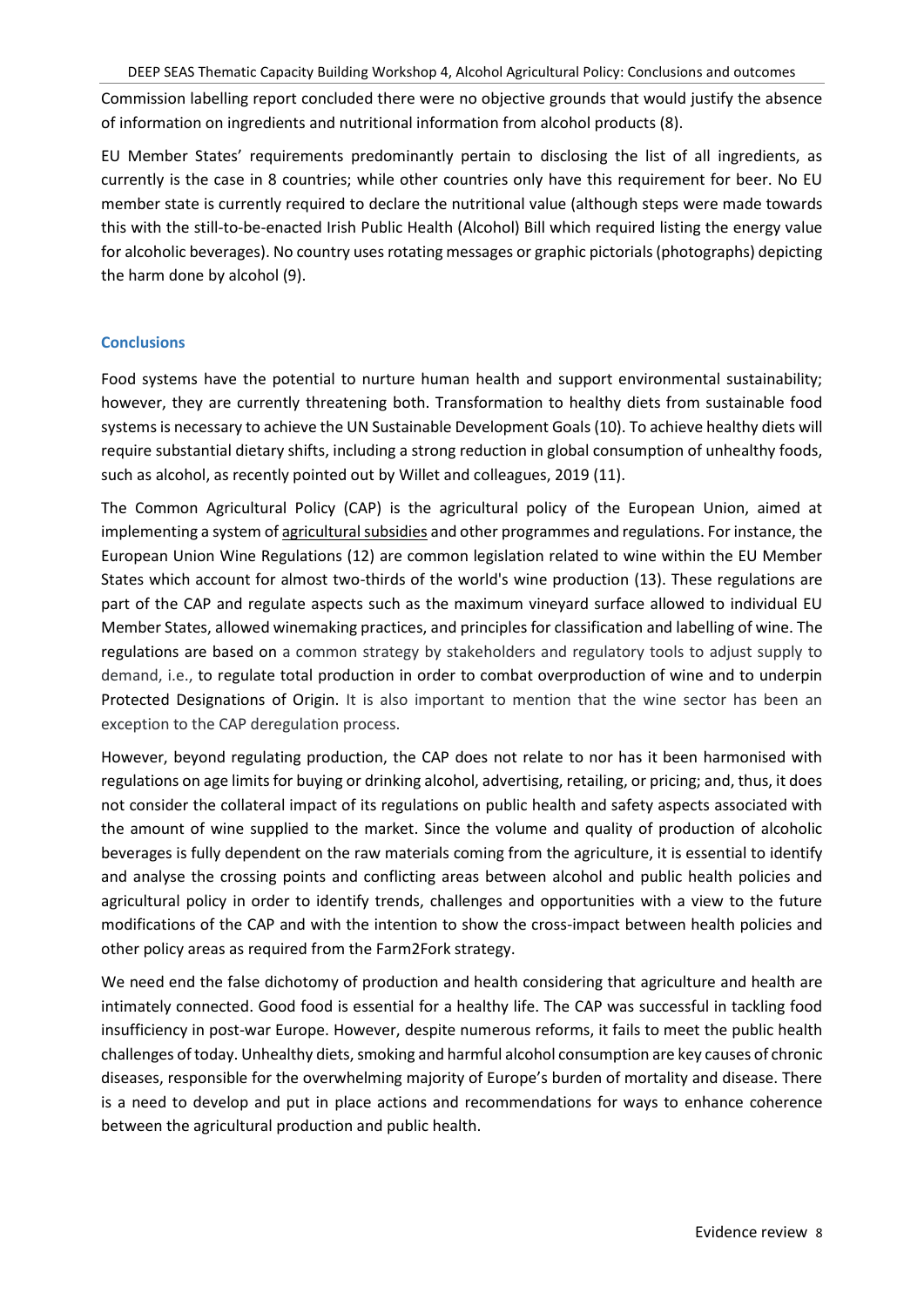#### **Review references**

- 1. Systematic analysis for the Global Burden of Disease Study 2017. Global Health Metrics. 2018;392(10159):1789- 858 <http://www.fao.org/about/meetings/icn2/news-archive/news-detail/en/c/261494/>
- 2. European Commission. Regulation (EU) No 1169/2011 of the European Parliament and of the Council of 25 October 2011 on the provision of food information to consumers. EC. Brussels; 2011
- 3. <https://cancer-code-europe.iarc.fr/index.php/en/>
- 4. European Commission, 2018. https://ec.europa.eu/health/alcohol/policy\_en.
- 5. Weidema B P, de Saxcé M, Muñoz I. (2016). Environmental impacts of alcoholic beverages as distributed by the Nordic Alcohol Monopolies 2014. 2.-0 LCA consultants, Aalborg.
- 6. Cecchini M, Warin L. Impact of food labelling systems on food choices and eating behaviours: a systematic review and meta-analysis of randomized studies. Obes Rev. 2016;17(3):201–10. doi: 10.1111/obr.12364
- 7. Shangguan S, Afshin A, Shulkin M, Ma W, Marsden D, Smith J et al. A meta-analysis of food labeling effects on consumer diet behaviors and industry practices. Am J Prev Med. 2019;56(2):300–14. doi: 10.1016/j.amepre.2018.09.024
- 8. Report from the Commission to the European Parliament and the Council regarding the mandatory labelling of the list of ingredients and the nutrition declaration of alcoholic beverages. Brussels: European Commission; 2017 (https://ec.europa.eu/food/sites/food/files/safety/docs/fs\_labelling-nutrition\_legis\_alcohol-report\_en.pdf, accessed 11 Oct 2021).
- 9. Jané-Llopis E, Kokole D, Neufeld M, Hasan OSM, Rehm J. What is the current alcohol labelling practice in the WHO European Region and what are barriers and facilitators to development and implementation of alcohol labelling policy? Copenhagen: WHO Regional Office for Europe; 2020 (Health Evidence Network (HEN) synthesis report 68).
- 10. Development Initiatives, (2017) *Global Nutrition Report 2017: Nourishing the SDGs*. Bristol: Development Initiatives.
- 11. Willett W, Rockström J, Loken B et al. (2019) Food in the Anthropocene: the EAT–Lancet Commission on healthy diets from sustainable food systems. Lancet 393: 447–492.
- 12. Guide to EC wine legislation a joint publication of the UKVA & Wine Standards Board 2005. [https://web.archive.org/web/20120207123959/http://www.food.gov.uk/multimedia/pdfs/euwineregs.pdf](https://web.archive.org/web/20120207123959/http:/www.food.gov.uk/multimedia/pdfs/euwineregs.pdf)
- 13. [http://ec.europa.eu/agriculture/markets/wine/index\\_en.htm](http://ec.europa.eu/agriculture/markets/wine/index_en.htm)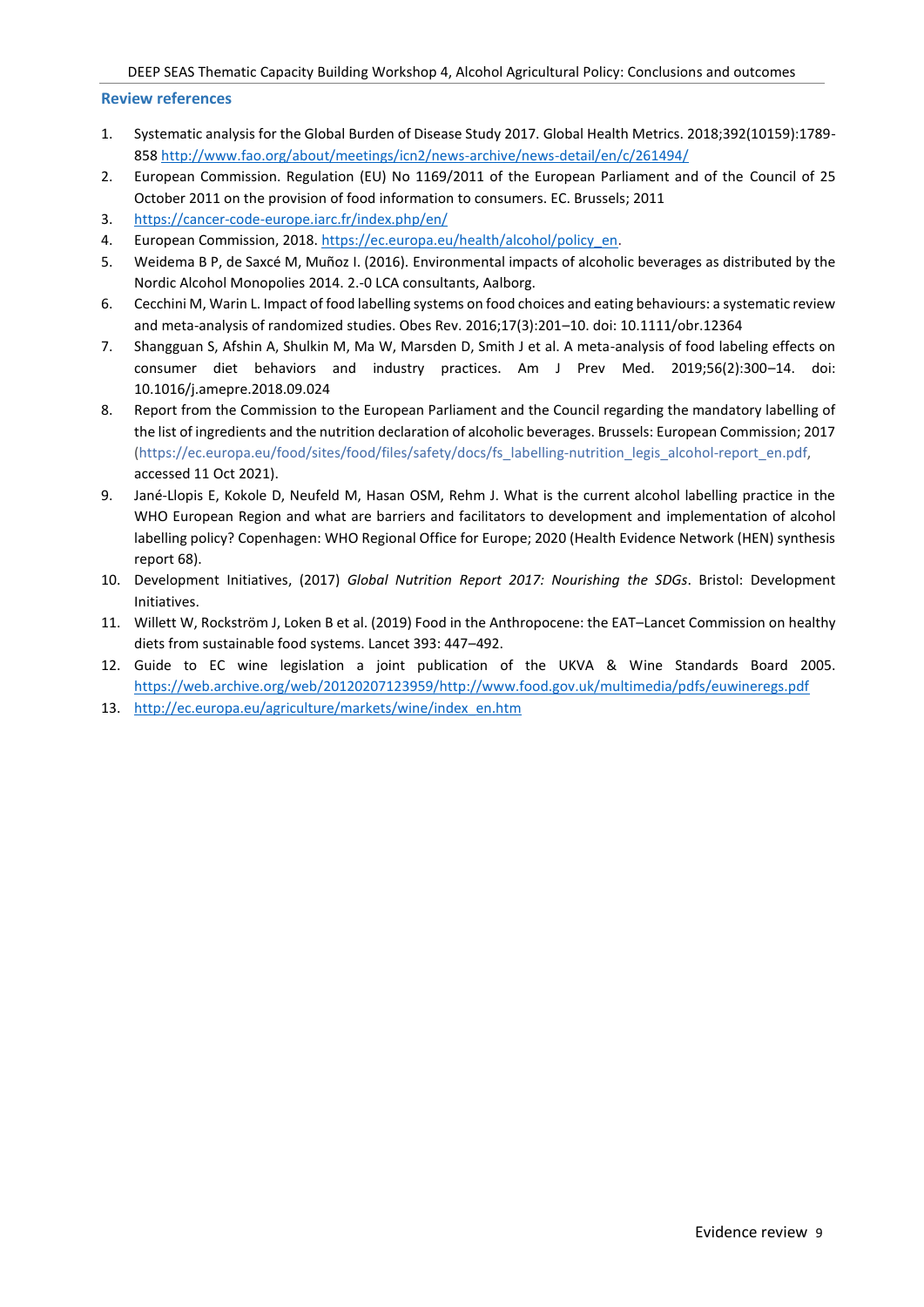## <span id="page-9-0"></span>Main proceedings of the workshop

#### **Workshop structure**

Each of the 2 sessions of the workshop comprised of three parts:

*3 presentation slots followed by live Q&A*

- Welcome and introduction
- Evidence brief
- Stakeholder perspectives

*Small breakout group discussions* to tackle a specific policy question.

*Summary and wrap up* of the outcomes and issues raised in the workshop.

**Session 1: Agricultural policy and alcohol production, Thurs 4th Nov 2021**

#### Welcome and Introduction to the session: Toni Gual, FCRB (chair) / Slovenian co-hosts

**Vesna Marinko**, Head of Division, Health Promotion and Prevention of Addictions, Directorate for Public Health, Ministry of Health, Republic of Slovenia, welcomed all to the meeting on behalf of the Slovenian hosts

**Claire Bury**, Deputy Director General of DG SANTE, in the European Commission & Responsible for Food Sustainability and the Farm to Fork Strategy, introduced the EU policy context, the frame of the EU Farm2Fork initiative, and relevant aspects relating to alcohol.

**João Onofre**, Head of Unit, Wine, spirits and horticultural products, DG AGRI, in the European Commission, presented the perspective of DG AGRI regarding the frame of the EU Common Agricultural Policy (CAP) governing alcohol agricultural regulation.

#### Evidence update

**Laura Rossi**, Researcher, Council for Research on Economics and Agricultural (CREA), Ministry of Agricultural, Food and Forestry Policies, Italy, gave an overview of recent scientific developments and key messages for health in alcohol agricultural policy, highlighting priorities for the food system and regulating primary production.

In the discussion after these presentations, it was highlighted that one obstacle to health in EU Food regulations is the binding of "Quality" certification to "alcohol Level" - e.g., that certain Spirits cannot be below 40% and the terms are protected and cannot be used for alcohol-reduced products. This is a stumbling block in terms of aligning industry incentives with health priorities.

#### Multi-stakeholder experiences: Fleur Braddick, FCRB (chair)

**Joao Breda**, Head, European Office for Prevention and Control of NCDs, Programme Manager for Nutrition, Physical Activity, and Obesity, at the WHO, provided food for thought and the WHO perspective on tailoring agricultural policy mechanisms to tackle NCDs.

**Michele Cecchini**, Leader of the Work Programme on Public Health, OECD, presented insights from the recent OECD report on the economic costs of alcohol production and gave the economic perspective on potential adjustments to result in health gains.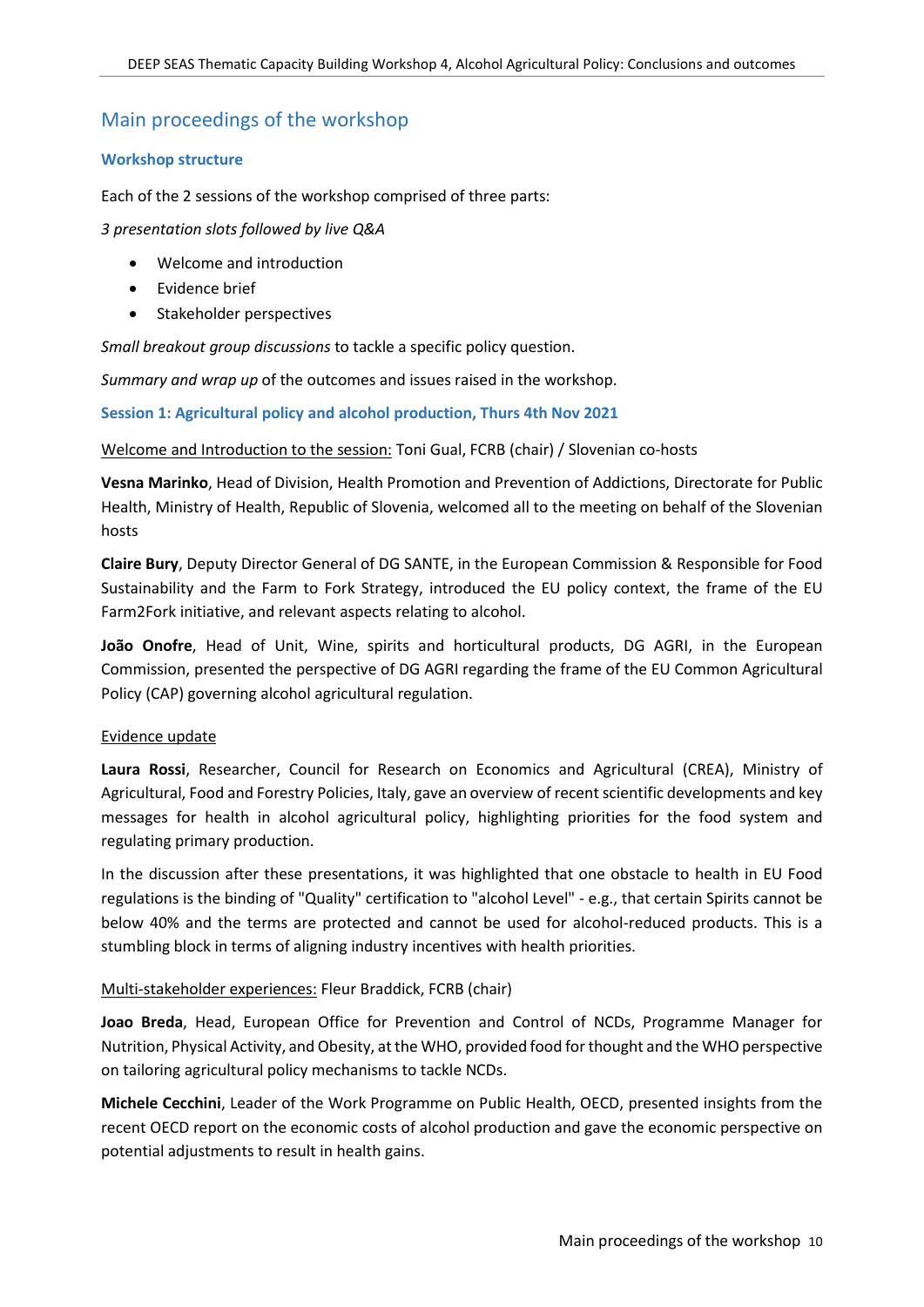**Nikolai Pushkarev**, Policy Coordinator on Food Systems & NCD Prevention, EPHA, summarised the main points of concern from a public health perspective of the CAP and F2F strategy, and highlighted the benefits and implications of a food environment approach to policy making in the area of alcohol agricultural production.

#### Breakout discussion

Participants were placed in small groups to discuss the question:

*How can EU Member States be supported to collaborate across sectors and reach balanced priorities for agricultural systems to reduce alcohol harm? (3-5 mechanisms)* 

#### Feedback from discussions

The following points were made by the group rapporteurs and moderators in the feedback and wrap-up sessions:

- There is a lack of communication and collaboration between health and agriculture, at the national and European levels, which requires a system of structured meetings or some other mechanism to initiate communication and overcome barriers.
- There was agreement that this process of communication needs to be on neutral ground (not organised by health or agricultural institutions), and not too formal (as the Alcohol Health Forum was), to encourage non-biased agendas and discussions
- The environmental sector could perhaps be a more neutral host for debates on alcohol.
- While Health Impact Assessment is already a part of some non-health policy areas it is not at all developed in the agricultural sector for alcohol.
- A main source of incoherence is the incompatibility of two messages: 1) that there is no safe level of alcohol consumption (from a health perspective) vs. 2) the message of 'moderate consumption' (promoted by the industry and agricultural policy mechanisms)
- The difficulty of disentangling evidence from conflicts of interest was highlighted, with some participants pointing to conflicts of interest on both sides (economic interests and self-motivated interest of health researchers/academics)
- There was a call for more transparency over methodology to generate evidence in policy sectors, and to strive for more rigorous criteria on the robustness of evidence (e.g., on the health harms of alcohol referenced by the agricultural sector, or on consumer behaviour in the face of nutritional labelling). One interesting paper related to this is[: https://pubmed.ncbi.nlm.nih.gov/34607052/](https://pubmed.ncbi.nlm.nih.gov/34607052/)
- Many of the discussions addressed the need to raise awareness among consumers, but it was also pointed out that the lessons from the tobacco field has shown us that awareness alone is not sufficient to protect health – further supporting policy measures are also needed.
- The session concluded with the point that the F2F strategy and Green Deal present opportunities to strengthen European public health, but that, to do this, the links between agriculture and alcohol need to be clearly seen and acted on with nutrition and health at the centre and with concrete actions and objectives in mind (such as reducing the grammes of ethanol in the European market).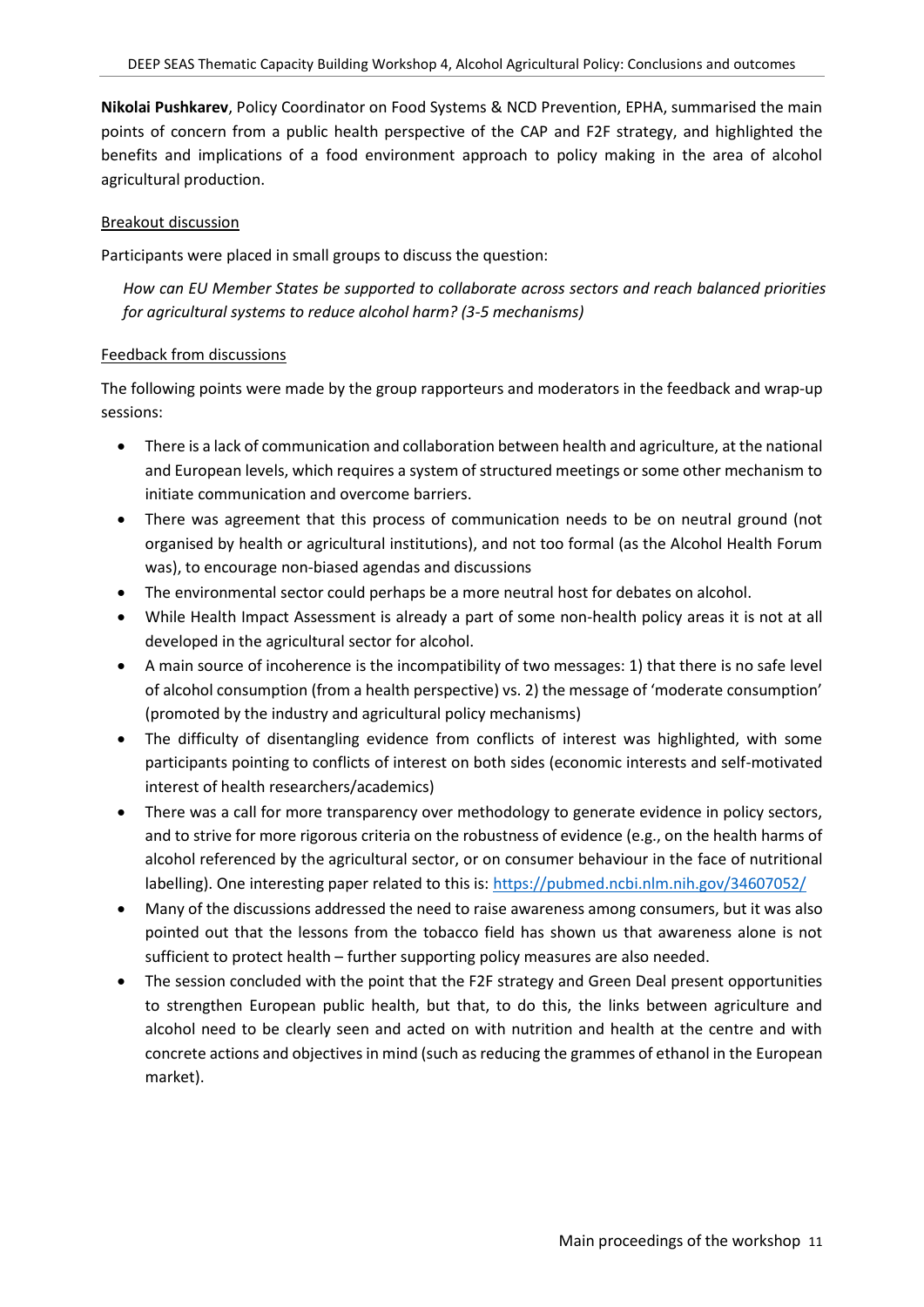## **Session 2: Farm 2 Glass – informing consumers - Agricultural and promotion policy compatible with health and sustainability**

#### Welcome and Introduction to the session: Fleur Braddick, FCRB (chair) / EC & Slovenian hosts

**Ada Hocevar Grom**, Head of Centre for Analysis and Development of Health, National Institute of Public Health Slovenia, welcomed participants back on behalf of the hosting Member State, and gave an overview of the NIJZ work in this area of agricultural mechanisms relating to nutrition and health in Slovenia.

**Christina Gerstgrasser**, Head of Unit External communication and promotion policy, DG Agriculture and Rural Development, European Commission, introduced the frame of the Agrifood Promotion Policy (Regulation 1144/2014) in DG AGRI, and the ongoing consultation process to revise this regulation and opportunities for health promoting objectives to be strengthened.

#### Evidence update

**Laura Rossi**, Researcher, Council for Research on Economics and Agricultural (CREA), Ministry of Agricultural, Food and Forestry Policies, Italy, summarised key scientific messages on agricultural policy impacting the *promotion* of alcohol products, including labelling.

Discussions related to these presentations highlighted the following points:

- The results of the DG AGRI public consultation by Ecorys, who carried out the analysis of responses, is available on the webpage of the promotion policy conference (scroll down to the Ecorys presentation) [https://ec.europa.eu/info/events/promotion-policy-review-conference-2021-jul-](https://ec.europa.eu/info/events/promotion-policy-review-conference-2021-jul-12_en)[12\\_en](https://ec.europa.eu/info/events/promotion-policy-review-conference-2021-jul-12_en)
- The guidance for those applying for promotion funds (including those for responsible drinking) relies on relevant national regulations or guidelines in the field of public health, in the Member State where the programme will be carried out, and these must be referenced in the funding application (e.g., national webpage or other media provided by the national health authority that informs about responsible alcohol consumptions or the risks related to non-responsible alcohol consumption.)

#### EU multi-stakeholder perspectives

**Katherine Severi**, Director of the Institute of Alcohol Studies (IAS), based in the UK, gave a presentation on the implications of research and findings on the environmental impact of alcohol production, across the value chain, and highlighting the multiple priorities faced by food systems and used by industry to promote alcohol products.

**Joao Breda**, Head, European Office for Prevention and Control of NCDs, Programme Manager for Nutrition, Physical Activity, and Obesity, at the WHO, discussed Agriculture promotion mechanisms from the WHO perspective, including the need to balance priorities along the food chain and tailor policy mechanisms and incentives at the local level to promote healthier nutrition through agricultural practice, including support for farmers to transition from alcohol to non-alcohol markets.

**Florence Berteletti**, Secretary General, Eurocare, talked about the health consequences of the promotion of alcohol products and transmitted calls from the health sector to reform to the CAP, F2F and heed reports of consumer preferences on labelling – that these be clear on nutrition and health information and on the bottle rather than online.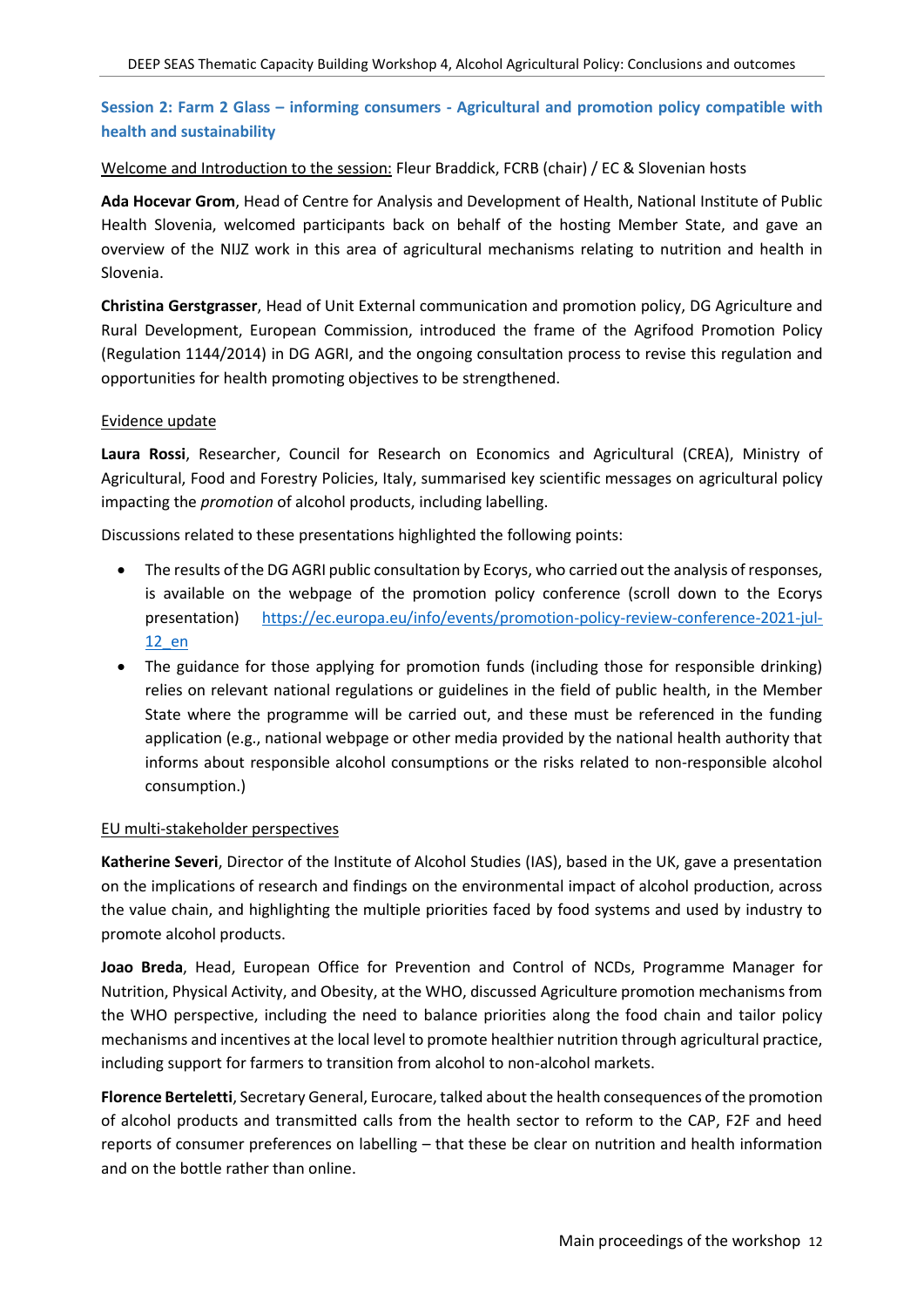#### Discussions related to these presentations highlighted the following points:

- It is important to broaden the scope of research evidence and recognise the true value of consumables (foods and other table items like alcohol), including the more hidden costs across the value chain such as disease, environmental impact and socioeconomic elements such as fair wages.
- Promoting the concept 'drinking in moderation' has not been shown to have any public health value, given carcinogenic and neurotoxic risks from any amount of alcohol.
- In addition, it was pointed out that programmes promoting responsible drinking were also funding campaigns reaching some populations which are at risk from any drinking, such as young/underage people, adolescents, children, people in recovery and pregnant women

#### Breakout discussion

Participants were placed in small groups to discuss the question:

*What policy tools can EU Member States use in a comprehensive approach to protecting health through the alcohol production and marketing chain (3-5 pan-sectoral policy tools/options)*

#### Feedback / key issues from discussions

- Interdepartmental communication and exchange of perspectives between health, agriculture and finance (in the CAP, F2F and BECA, and also across different MS) continues to be an essential element to improve health-protecting regulation in the agricultural products promotion area.
- Impact assessment needs to include health, sustainability, employment and other social issues, while considering economic aspects (e.g. evidence on the economic impact of labelling).
- Transparency, attention to conflicts of interest and a multi-national scope of view is important.
- Shifts in policy impacting the supply side are urgently needed to incentivise the lowering of alcohol in products and reducing barriers to zero-alcohol production. In particular:
	- o Taxation/pricing policy to increase the cost of alcohol
	- $\circ$  Remove alcohol from the list of those eligible for promotion funds as cultural products
- One sector which also needs attention in this area is education alcohol production (wine and beer) is often used to illustrate different subjects in schools and mean that alcohol promotion reaches underage populations (even if accompanied by a 'drink responsibly' message)
- The increase is organic and ecological agriculture is very important, but, given the loose definition of 'sustainable', there is an emerging trend of 'greenwashing' of alcohol products - promoting eco credentials strongly to distract from health burden, and selective reporting (e.g., carbon over water footprint).
- There was a strong call to regulate labelling more comprehensively and enforce information disclosure – including the mandating of nutritional and health information on product labels (not online / via an app or platform), which is echoed by consumer preferences
- A general trend in the Commission away from empowering MS in the alcohol field was noted, whilst the WHO seems to be strengthening support for countries' activities with the SAFER guidance and proposal of ambassador countries.
- The mechanism to reinstate CNAPA or a similar expert group to work on strong alcohol policy and treat alcohol as a priority within the EC SGPP, requires a show of interest and push from various Member States, highlighting the importance of tackling alcohol consumption to reduce cancer, mental health problems and other health and social problems.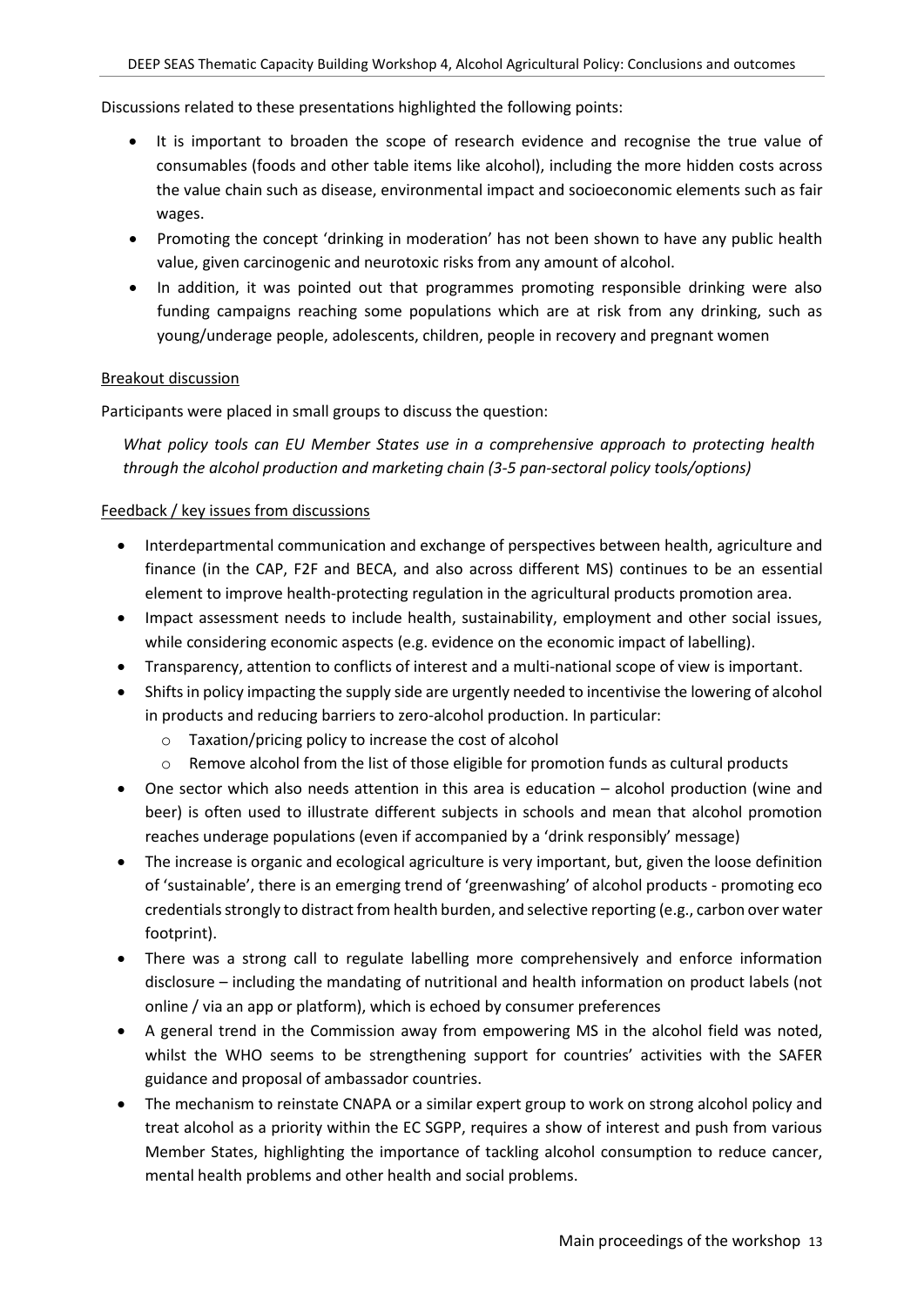## Outcomes and lessons learned

Points made and discussions carried out in the workshop are summarised as 10 key concluding messages, which are each described in more detail below.

*1. Alcohol agricultural policy has an impact on economies, the environment and health but basic underlying motives (e.g., growth / reduction) may not be as divergent across sectors as they seem.*

The regulations that govern the growth of raw materials and agricultural processes to produce alcohol products clearly impact the costs involved, and therefore the immediate profit margins available to farmers and producers. These processes have a definable ecological impact, comprising the water and carbon footprints, as well as sequelae for biodiversity, pollution and the environment. For both the economic impact and environmental impact, it is important to take a wide perspective and full value chain approach, in order to fully understand the many facets involved, from farming raw materials to transporting and storing final products for sale.

Given the serious health impacts of any level of alcohol (ethanol) consumption, and the universal biological consequences on the human body, including the increased risk of cancer, the only viable movement for public health is the reduction of alcohol intake, both through decreased alcohol strength and decreased sales. The environmental impact would also be reduced through reduced alcohol production and sales.

However, carefully designed policy which includes the possibility of technological and practical support and incentives for farmers and producers transitioning to low or non-alcohol products, could serve to protect economic, environmental and health priorities simultaneously. These would have to be tailored to the local as well as national levels, to encourage uptake and transitioning to a more sustainable system.

*2. We need to strengthen communication and collaborative structures between health, agriculture, finance and other sectors; and for this communication and productive collaboration to be established, there is a need for neutral settings (at and national level).*

There is a current perceived impasse and lack of communication between policy makers in the sectors of health, agriculture, finance, environment and other sectors, when it comes to designing policy which changes practices regarding alcohol products. A strong conservative and protectionist lobby from the alcohol industry aims to preserve the current status quo of alcohol (particularly wine) as a key European trading item, and there is a certain distance between the agricultural sector which is concerned with these business interests, and the health, environment and social sectors, where the consequences of alcohol consumption are seen.

*3. The ambiguous place of alcohol (not a food but on the table) creates policy cracks and a lack of coherence, leading to information gaps and mixed messages for consumers* 

Although alcohol cannot be defined as a food stuff due to its lack of nutritional value, it is still consumed within the diet. This creates a challenge for those working in public health, policy and nutrition as they must strike a balance between the cultural and traditional position of alcohol and the clear evidence that there is no safe level of consumption. Consumers receive confusing messages that seem to say both that alcohol should be avoided altogether and that there is a low-risk level of consumption. This is further exacerbated by messages coming directly from producers, or via research sponsored by the alcohol industry, which throws doubt on the health risks of alcohol consumption and in some cases even suggests that there are health benefits of consuming alcohol.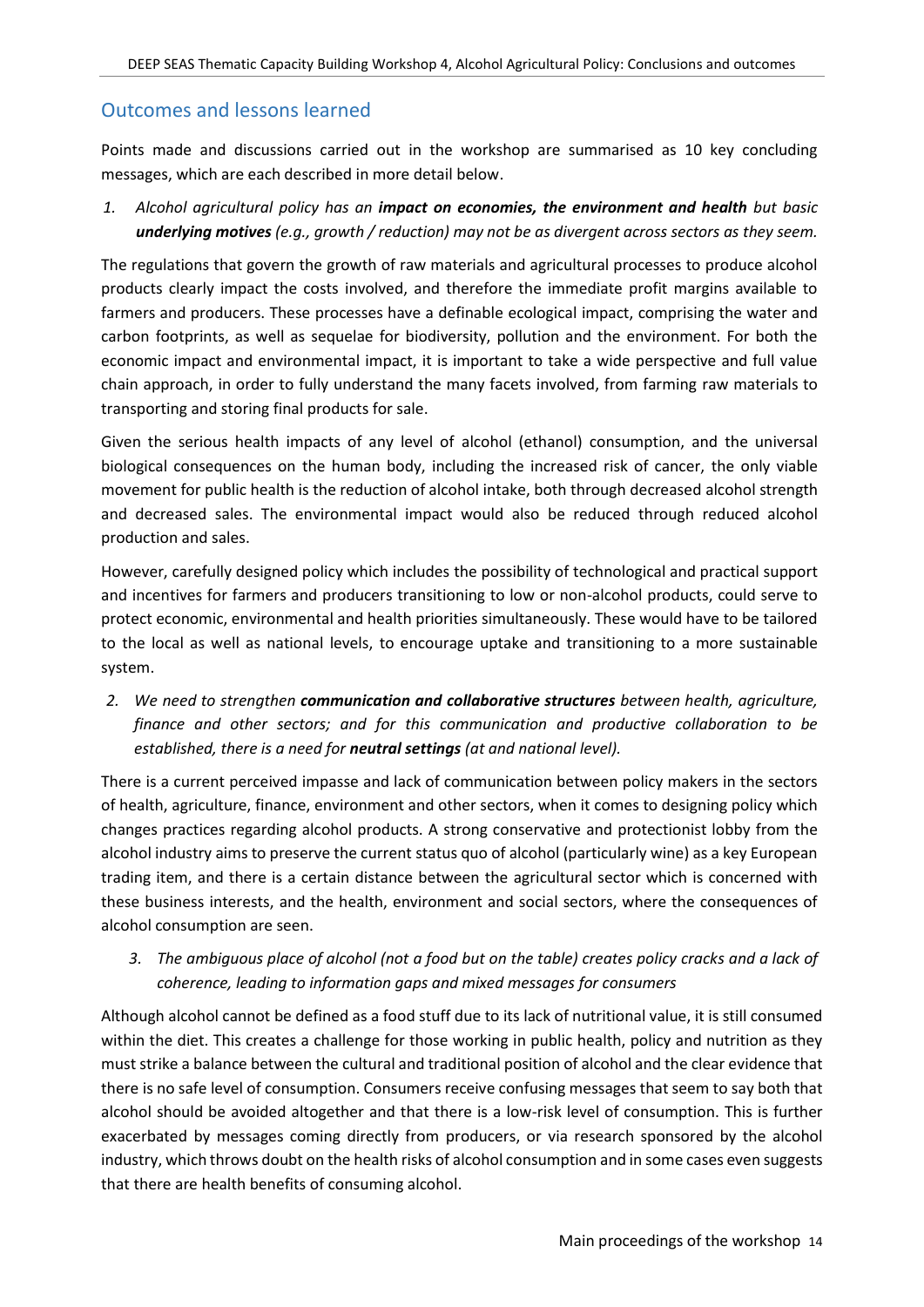*4. Effort needs to be put into multi-sectoral systems to incentivize and remove barriers for MS to lower the strength of alcohol products, such as the maintenance of high alcohol levels in defined cultural products*

There are currently few policy measures which act as incentives for producers to lower the strength of alcohol products or remove barriers to this. For example, current criteria for defined cultural alcohol products include a specific alcohol strength of the product, meaning that producers looking to lower the alcohol content may risk losing a stamp of PDO or culturally recognised product, which is a clear disincentive. Collaboration with the PDO and PDI systems, to promote health through these labels by including or even favouring lower- alcohol products, could shift the incentive towards protecting health. MS could also explore ways to support producers further in switching to lower or zero-strength products in order to promote health, such as through market research and logistic support.

*5. Future areas to be addressed include (broad) Health Impact Assessment of agricultural policies, Cost-benefit analysis and consensus building around communicating (cancer) risks* 

Health impact assessment of agricultural policies could include the impact of alcohol on health, both in terms of the individual (e.g., NCDs and cancer) and environmental impacts along the value chain which affect health. Cost-benefit analysis could look at the impact of subsidies on consumption and its effect on health and productivity. There is clear evidence that alcohol causes cancer, MS need to develop clear and consistent messages for consumers about this risk, guided by coherent European recommendations.

*6. Conflicts of interests lead to conflicting findings from different scientific groups (e.g., the J-shaped curve) which stalls effective policy. Capacity on assessing evidence used for policy needs strengthening.*

The involvement of stakeholders with an economic interest in alcohol production and sale has promoted research which is outdated and/or not grounded in strong evidence or correct assumptions. Yet the manufacturing of doubt and 'controversy' in health sciences, also using media mechanisms to exaggerate conflicting views, also stalls policy decisions and can have negative health consequences. Multi-sectoral policy makers need better knowledge and clear guidance on how to find, assess the validity of and use evidence in policy making in order to base policy on the best-quality, strongest evidence available. This should start with an in-depth effort to increase transparency regarding funding and conflicts of interest around scientific evidence on harms caused by commercial products.

*7. The environmental impact of alcohol products' production, distribution, storage and consumption needs to be assessed over the whole value chain, with comprehensive and transparent systems to report this, avoiding "greenwashing" (also on product labels).*

Current systems for recognising environmentally friendly production do not go far enough towards establishing criteria throughout the production chain and should be strengthened. While certain parts of alcohol production value chains may be carbon-neutral or even carbon-negative, a more comprehensive calculation of the impacts across different environmental criteria – carbon, water and biodiversity, for example – reveals a more worrying footprint for alcohol production.

Some alcohol brands are already using cherry-picked environmental points as marketing hooks for their products, and careful regulation needs to be developed and applied to prevent the hijacking of the environmental cause (greenwashing) to promote sales to the detriment of human and planetary health.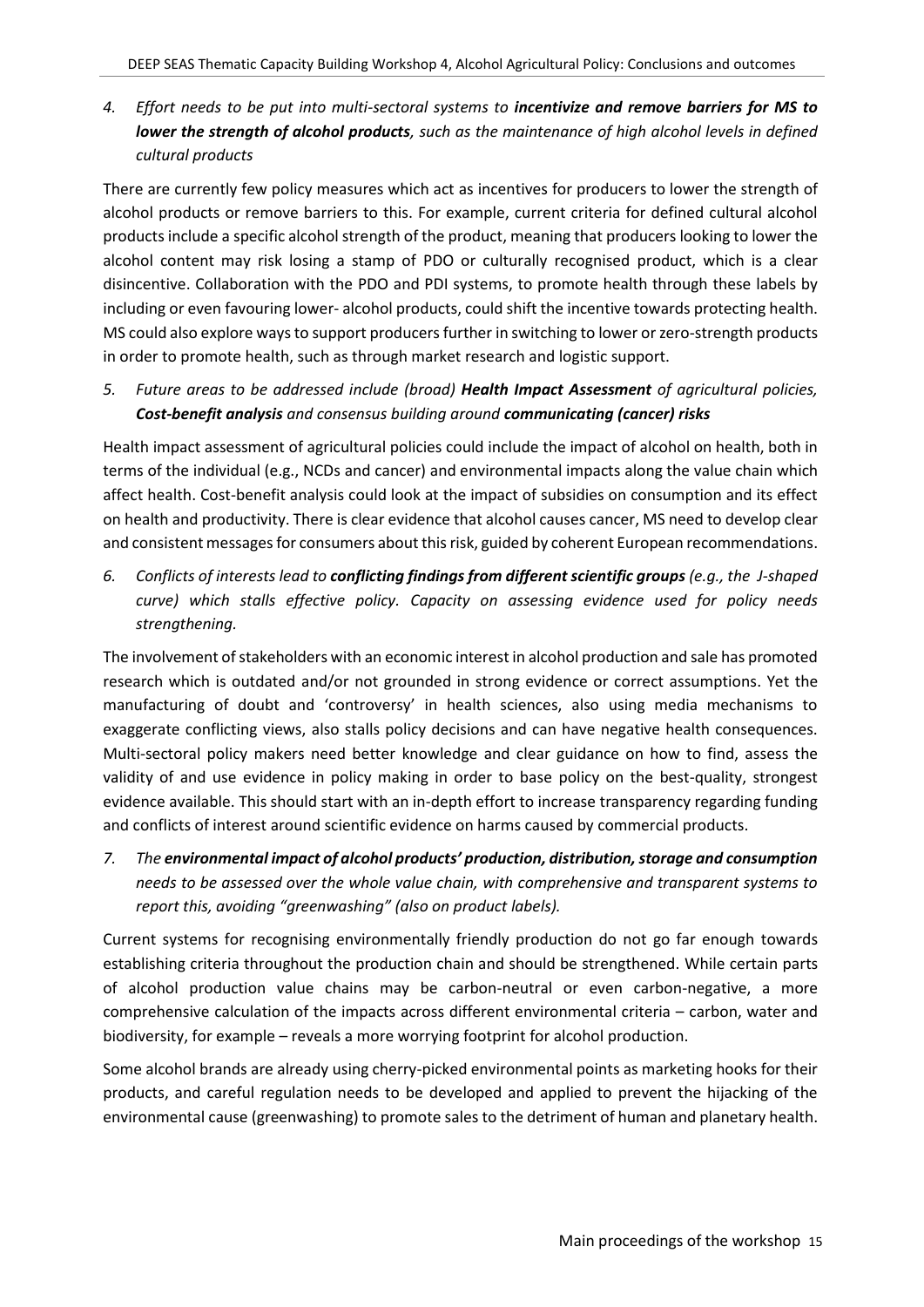*8. There is public health support for reducing or stopping funding for promotion activity by alcohol producers (under discussion by the European Council), as with other products that harm health.*

Although there are economic and cultural arguments for subsidising the promotion of Member States' agricultural products, these must be balanced with health-related priorities. The use of EU funds for the promotion of alcohol undermines the commitments made by MS to protect and promote their citizens' health and to reduce alcohol-related harm, as outlined in various European level policies and strategies.

Bringing the rules for promotion funds in line with the beating cancer plan would logically lead to the exclusion of all carcinogenic products from these funding schemes, including alcohol.

9. The industry-supported terms **'drinking in moderation' or 'responsible drinking' have no scientific definition or public health value**, and should be discouraged in promotion funding mechanisms.

There are no quantifiable limits for 'moderate' or 'responsible' drinking, these being industry-developed and promoted concepts with no basis in health science or research. Indeed, given the cancer risk and addictive nature of any and all alcohol in the human body, there is no 'safe' level of consumption, meaning that it is an anathema to talk of 'responsible' drinking, as it would be to talk of 'responsible' smoking.

Being vague and contradictory by definition, these terms only serve to confuse consumers by promoting conflicting messages, and should therefore not be incentivised through EU funding schemes for agricultural producers.

10. *Member States' health promoting action would be best supported by a deeper alignment among the relevant EU programmes: The Common Agricultural Policy (CAP), Farm to Fork Strategy (F2F) and Beating Cancer Plan (BECA).*

Aligning health and agricultural policy priorities and actions would better support consistent objectives for the European Union, both in terms of economic, and health and social outcomes.

Clear messages on how these can be aligned at the EU level would also support Member States in balancing the priorities inherent in policy making, while protecting citizens' health and consumers' rights.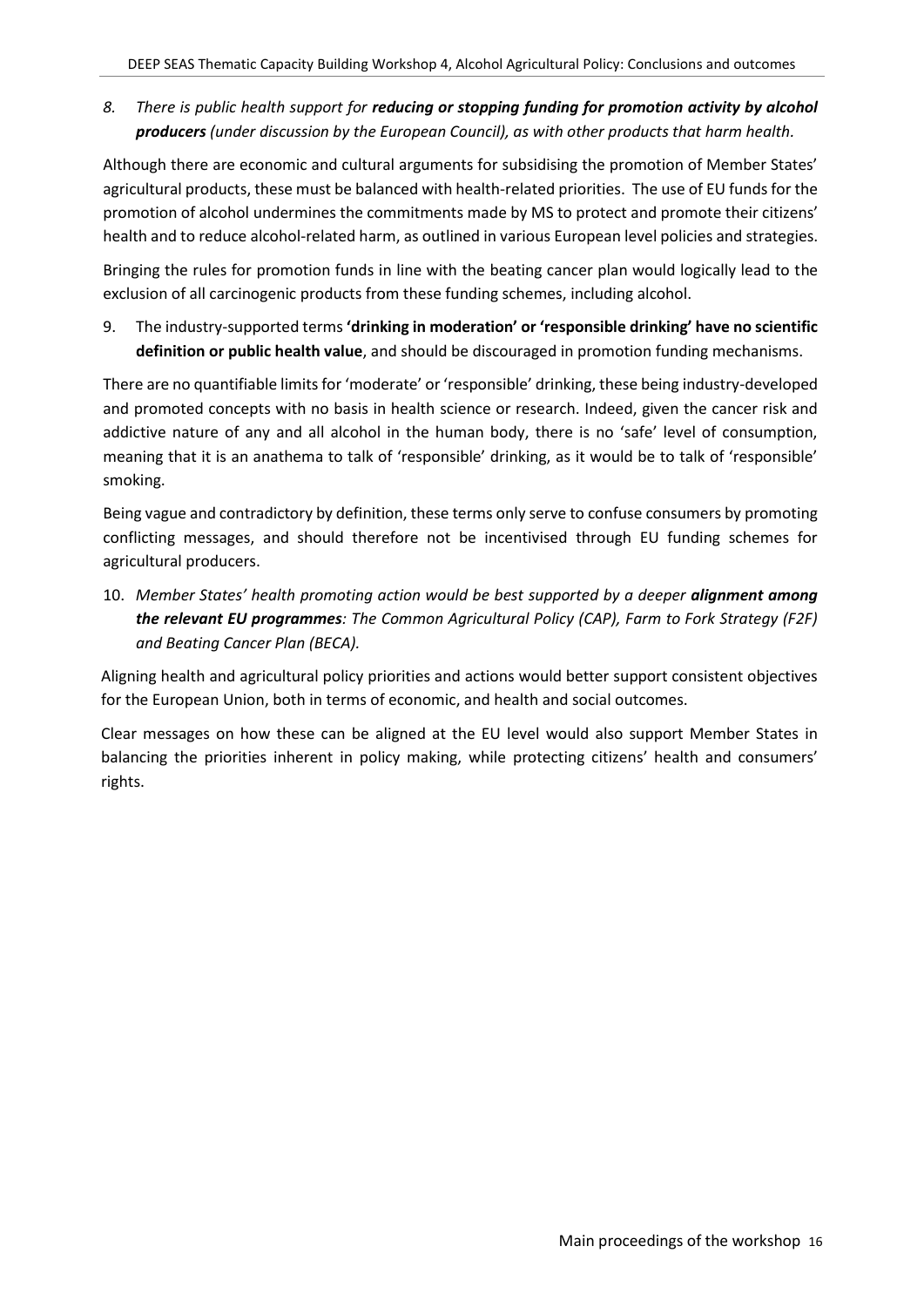## <span id="page-16-0"></span>Annexes

#### **Annex 1: Workshop agenda**

|                      | Session 1 - Thurs 4 <sup>th</sup> Nov - "Alcohol, no ordinary foodstuff" - Agricultural policy and alcohol<br>production: the place of health in the equation                                                                                                              |                                                                                                       |
|----------------------|----------------------------------------------------------------------------------------------------------------------------------------------------------------------------------------------------------------------------------------------------------------------------|-------------------------------------------------------------------------------------------------------|
| <b>Time</b><br>(CET) | <b>Topic (and format)</b>                                                                                                                                                                                                                                                  | Chair/Speaker                                                                                         |
| 13:50                | Participants admitted to the meeting                                                                                                                                                                                                                                       | Toni Gual (chair)                                                                                     |
| 14:00                | Introduction and briefing<br>- Welcome from hosting Member State - Republic of Slovenia<br>- Frame of the EU Farm2Fork initiative<br>- Frame of the EU Common Agricultural Policy (CAP)                                                                                    | - Vesna Marinko (MoH, SI)<br>- Claire Bury (DG SANTE)<br>- João Onofre (DG AGRI)                      |
| 14:20                | - Evidence update - Sub-Topic 1: Health in alcohol agricultural<br>policy: priorities for the food system and regulating primary<br>production                                                                                                                             | Video presenters:<br>- Laura Rossi (CREA, IT)                                                         |
| 14:45                | Stakeholder perspectives: Fleur Braddick (chair)<br>- WHO Perspective: Tailoring agricultural policy mechanisms to<br>tackle NCDs<br>- The OECD perspective on EU alcohol agricultural policy and<br>health<br>- The CAP and Farm 2 Fork strategy - where is health?       | Video presenters:<br>- Joao Breda (WHO EU)<br>- Michele Cecchini (OECD)<br>- Nikolai Pushkarev (EPHA) |
| 15:10                | 10-minute break                                                                                                                                                                                                                                                            |                                                                                                       |
| 15:20                | Summary by sub-topic expert + introducing discussions (live)                                                                                                                                                                                                               | F Braddick / L Rossi / J<br><b>Breda</b>                                                              |
| 15:25                | Breakout discussions – (small parallel groups of 8-10 people):<br>Discussion question (TBC): How can EU Member States be<br>supported to collaborate across sectors and reach balanced<br>priorities for agricultural systems to reduce alcohol harm? (3-<br>5 mechanisms) | Moderators and<br>rapporteurs pre-assigned<br>to each group                                           |
| 16:00                | Feedback to whole group - Toni Gual (chair)<br>Brief summaries by rapporteurs/moderators + Round of<br>comments                                                                                                                                                            | Rapporteurs and<br>Moderators                                                                         |
| 16:30                | Wrap up by hosts and sub-topic expert                                                                                                                                                                                                                                      | A Gual / L Rossi / J Breda                                                                            |
| 16:45                | End of afternoon 1                                                                                                                                                                                                                                                         |                                                                                                       |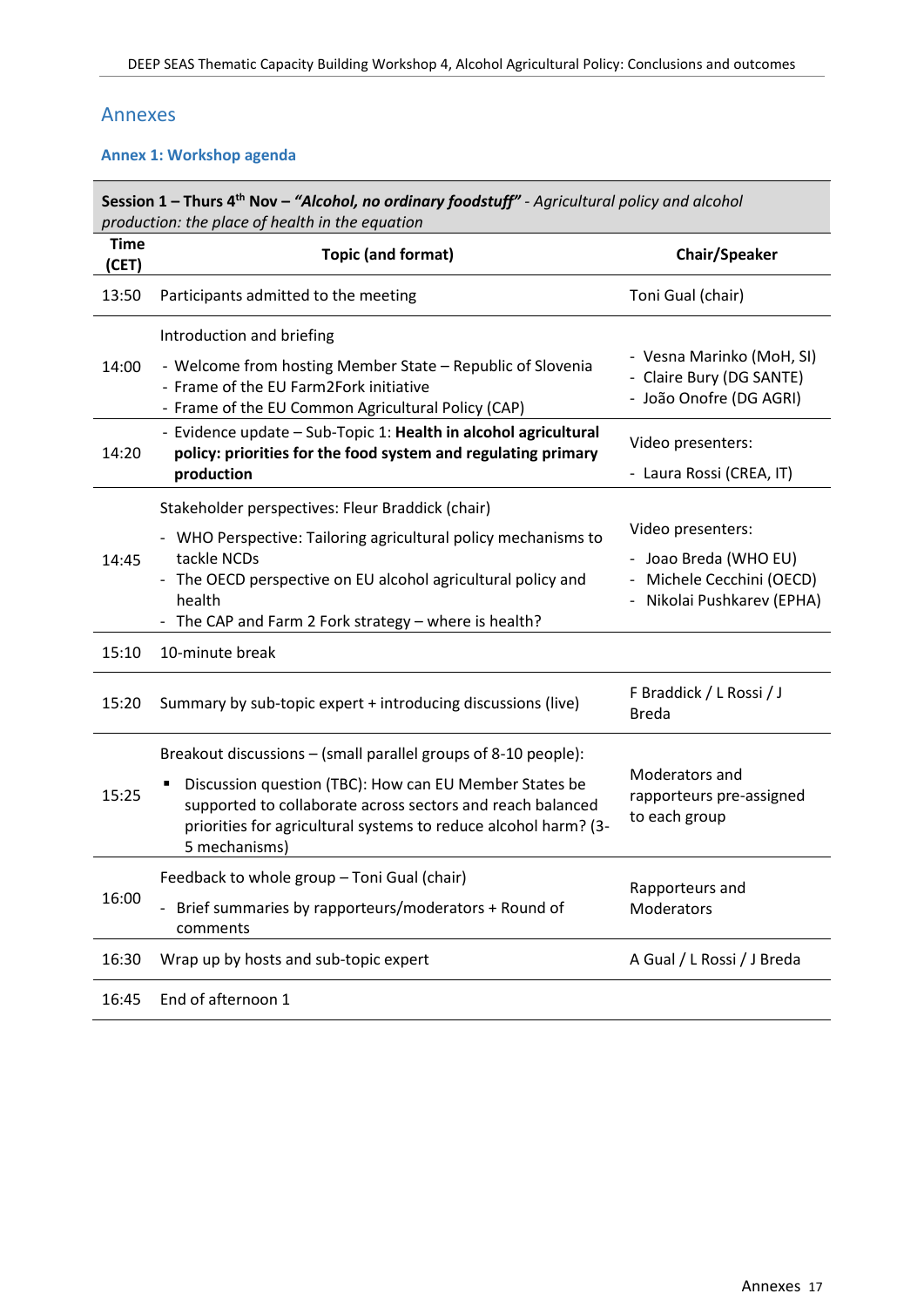|               | policy compatible with nealth and sustainability                                                                                                                                                                        |                                                           |
|---------------|-------------------------------------------------------------------------------------------------------------------------------------------------------------------------------------------------------------------------|-----------------------------------------------------------|
| Time<br>(CET) | Topic (and format)                                                                                                                                                                                                      | Chair/Speaker                                             |
| 13:50         | Participants admitted to the meeting (instructions slide<br>on screen)                                                                                                                                                  | Fleur Braddick (chair)                                    |
|               | Introduction and briefing                                                                                                                                                                                               | - Ada Hocevar Grom (NIJZ, SI)                             |
| 14:00         | - Welcome from hosting Member State - Slovenia<br>- Frame of the Agrifood Promotion Policy (Regulation<br>1144/2014)                                                                                                    | - Christina Gerstgrasser (DG<br>AGRI)                     |
|               | - Evidence update - Sub-Topic 2: Key scientific                                                                                                                                                                         | Toni Gual (chair)                                         |
| 14:20         | messages on agricultural policy impacting the                                                                                                                                                                           | Presenter:                                                |
|               | promotion of alcohol products, including labelling.                                                                                                                                                                     | - Laura Rossi (CREA, IT)                                  |
|               | Stakeholder perspectives:                                                                                                                                                                                               | Video presenters:                                         |
| 14:45         | - Food systems which account for multiple priorities:<br>implications of environmental findings for alcohol<br>- WHO Perspective: Agriculture promotion mechanisms                                                      | Katherine Severi (IAS, UK)<br>- Joao Breda (WHO)          |
|               | - balancing priorities along the food chain<br>- Health consequences of promotion of alcohol products<br>- reforms to the CAP, F2F and consumer preferences                                                             | <b>Florence Berteletti</b><br>(Eurocare)                  |
| 15:10         | 10-minute break                                                                                                                                                                                                         |                                                           |
| 15:20         | Summary by sub-topic expert + introducing discussions<br>(live)                                                                                                                                                         | F Braddick / L Rossi / J Breda                            |
|               | Breakout discussions – (small parallel groups of 8-10<br>discussants):                                                                                                                                                  |                                                           |
| 15:25         | Discussion question: What policy tools can EU<br>Member States use in a comprehensive approach to<br>protecting health through the alcohol production and<br>marketing chain (3-5 pan-sectoral policy<br>tools/options) | Moderators and rapporteurs<br>pre-assigned to each group. |
|               | Feedback to whole group - Toni Gual (chair)                                                                                                                                                                             |                                                           |
| 16:00         | Brief summaries by rapporteurs/moderators + Round<br>of comments                                                                                                                                                        | <b>Rapporteurs and Moderators</b>                         |
| 16:30         | Wrap up by hosts and topic experts                                                                                                                                                                                      | A Gual / L Rossi / J Breda                                |
| 16:45         | End of afternoon 2                                                                                                                                                                                                      |                                                           |

**Session 2 – Tuesday 9th Nov –** *"Farm 2 Glass – informing consumers" - Agricultural and promotion policy compatible with health and sustainability*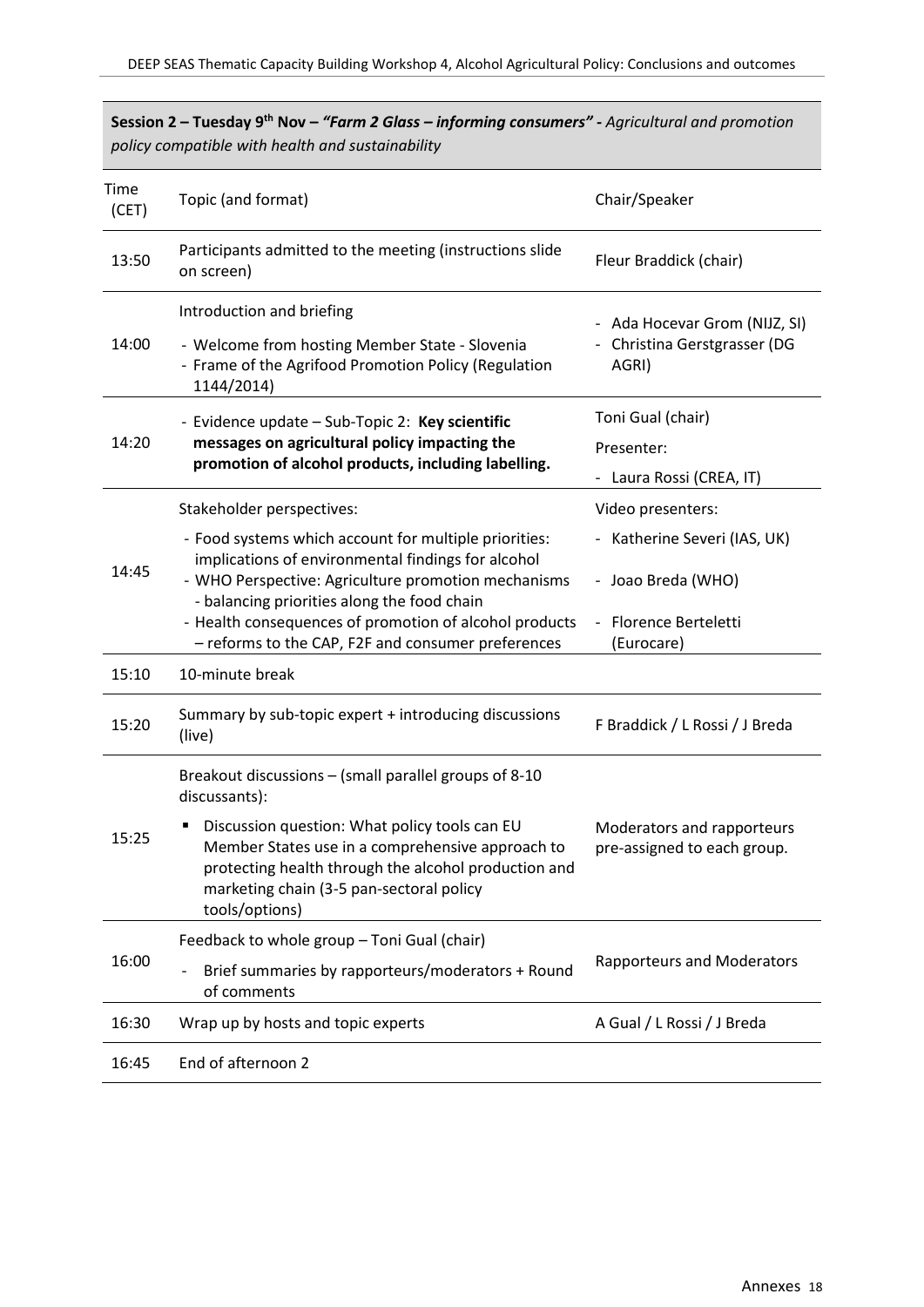## **Annex 2: Participation by session, country, and sector**

## Attendance by session

| Post-workshop attendance statistics | S <sub>1</sub><br><b>4th November</b> | S <sub>2</sub><br>9th November |
|-------------------------------------|---------------------------------------|--------------------------------|
|                                     |                                       |                                |
| Speakers                            | 8                                     | 6                              |
| Recorded only                       | 4                                     | Ω                              |
| Attendees                           | 46                                    | 35                             |
|                                     |                                       |                                |
| Organisers (including Chairs)       | 7                                     | ⇁                              |
| DEEP SEAS/FAR SEAS                  | 5                                     | 5                              |
| External (cEvents)                  | 2                                     | 2                              |
| <b>Total</b>                        | 61                                    | 48                             |

#### Number of sessions attended

| Recorded input only                            |  |
|------------------------------------------------|--|
| S1 only                                        |  |
| S2 only                                        |  |
| $S1+S2$                                        |  |
| Total sessions attended (excluding organisers) |  |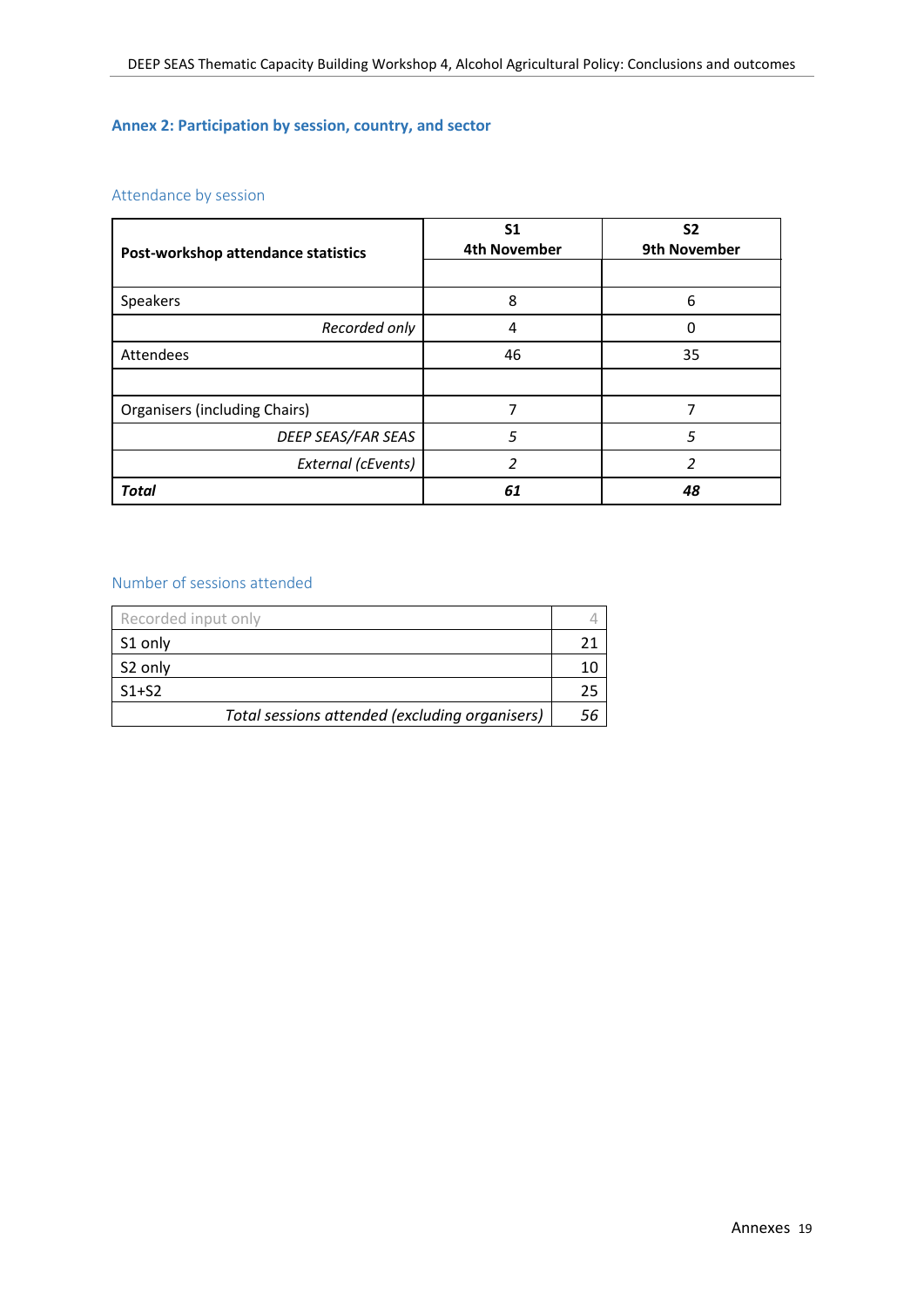| <b>EU27</b>     | <b>Attended</b> | Candidate<br>countries             | <b>Attended</b> | Europea<br><b>Policy</b> |
|-----------------|-----------------|------------------------------------|-----------------|--------------------------|
| Austria         | 1               | Albania                            |                 | Algeria                  |
| Belgium         | 4               | Montenegro                         |                 | Armenia                  |
| <b>Bulgaria</b> | 1               | North Macedonia                    |                 | Azerbaija                |
| Croatia         |                 | Serbia                             |                 | <b>Belarus</b>           |
| Cyprus          |                 | Turkey                             |                 | Egypt                    |
| Czechia         | $\overline{2}$  | Total                              | 0               | Georgia                  |
| Denmark         |                 |                                    |                 | Israel                   |
| Estonia         | $\mathbf{1}$    | <b>Potential</b><br>candidates     | <b>Attended</b> | Jordan                   |
| Finland         |                 | Bosnia and<br>Herzegovina          | 1               | Lebanon                  |
| France          |                 | Kosovo                             |                 | Lybia                    |
| Germany         | $\overline{2}$  | Total                              | 1               | Moldova                  |
| Greece          |                 |                                    |                 | Morocco                  |
| Hungary         |                 | <b>Other European</b><br>countries | <b>Attended</b> | Palestine                |
| Ireland         | $\mathbf{1}$    | Andorra                            |                 | Syria                    |
| Italy           | 7               | Iceland                            | $\mathbf{1}$    | Tunisia                  |
| Latvia          | $\overline{2}$  | Liechtenstein                      |                 | Ukraine                  |
| Lithuania       | $\overline{c}$  | Monaco                             |                 |                          |
| Luxembourg      |                 | Norway                             |                 |                          |
| Malta           |                 | Russia                             | $\overline{2}$  | Other in                 |
| Netherlands     | $\mathbf{1}$    | San Marino                         |                 | Chile                    |
| Poland          |                 | Switzerland                        |                 | India                    |
| Portugal        | 3               | United Kingdom                     | 3               |                          |
| Romania         |                 | Vatican City                       |                 |                          |
| Slovakia        |                 | Total                              | 6               | Rep. Intl.               |
| Slovenia        | 3               |                                    |                 | Europear<br>WHO-EU       |
| Spain           | 5               |                                    |                 | Internati<br>WHO, OI     |
| Sweden          | 3               |                                    |                 |                          |
| Total           | 38              |                                    |                 |                          |
|                 |                 |                                    |                 |                          |

| Attendance by country/region represented |  |  |  |  |  |
|------------------------------------------|--|--|--|--|--|
|------------------------------------------|--|--|--|--|--|

|                 |                 | <b>Candidate</b> |                 | European       |
|-----------------|-----------------|------------------|-----------------|----------------|
| <b>EU27</b>     | <b>Attended</b> | countries        | <b>Attended</b> | <b>Policy</b>  |
| Austria         |                 | Albania          |                 | Algeria        |
| Belgium         | 4               | Montenegro       |                 | Armenia        |
| <b>Bulgaria</b> |                 | North Macedonia  |                 | Azerbaijan     |
| Croatia         |                 | Serbia           |                 | <b>Belarus</b> |
| Cyprus          |                 | Turkey           |                 | Egypt          |
| Czechia         | $\mathfrak z$   | Total            | 0               | Georgia        |
|                 |                 |                  |                 |                |

| Estonia | <b>Potential</b> |                 | Jordan  |
|---------|------------------|-----------------|---------|
|         | candidates       | <b>Attended</b> |         |
| Finland | Bosnia and       |                 | Lebanon |
|         | Herzegovina      |                 |         |
| France  | Kosovo           |                 | Lybia   |
| Germany | Total            |                 | Moldova |
|         |                  |                 |         |

| Hungary     |               | <b>Other European</b><br>countries | <b>Attended</b> | Palestine  |
|-------------|---------------|------------------------------------|-----------------|------------|
| Ireland     | 1             | Andorra                            |                 | Syria      |
| Italy       | 7             | Iceland                            | $\mathbf{1}$    | Tunisia    |
| Latvia      | $\mathcal{P}$ | Liechtenstein                      |                 | Ukraine    |
| Lithuania   | $\mathcal{P}$ | Monaco                             |                 |            |
| Luxembourg  |               | Norway                             |                 |            |
| Malta       |               | Russia                             | $\overline{2}$  | Other int  |
| Netherlands | 1             | San Marino                         |                 | Chile      |
| Poland      |               | Switzerland                        |                 | India      |
| Portugal    | 3             | United Kingdom                     | 3               |            |
| Romania     |               | Vatican City                       |                 |            |
| Slovakia    |               |                                    | Total<br>6      | Rep. Intl. |

| <b>EU27</b>     | <b>Attended</b> | <b>Candidate</b><br>countries      | <b>Attended</b> |
|-----------------|-----------------|------------------------------------|-----------------|
| Austria         | 1               | Albania                            |                 |
| Belgium         | 4               | Montenegro                         |                 |
| <b>Bulgaria</b> | $\mathbf{1}$    | North Macedonia                    |                 |
| Croatia         |                 | Serbia                             |                 |
| Cyprus          |                 | Turkey                             |                 |
| Czechia         | $\overline{2}$  | Total                              | $\mathbf 0$     |
| Denmark         |                 |                                    |                 |
| Estonia         | 1               | <b>Potential</b><br>candidates     | <b>Attended</b> |
| Finland         |                 | Bosnia and<br>Herzegovina          | 1               |
| France          |                 | Kosovo                             |                 |
| Germany         | $\overline{2}$  | Total                              | $\mathbf{1}$    |
| Greece          |                 |                                    |                 |
| Hungary         |                 | <b>Other European</b><br>countries | <b>Attended</b> |
| Ireland         | $\mathbf{1}$    | Andorra                            |                 |
| Italy           | 7               | Iceland                            | $\mathbf{1}$    |
| Latvia          | $\overline{2}$  | Liechtenstein                      |                 |
| Lithuania       | $\overline{2}$  | Monaco                             |                 |
|                 |                 |                                    |                 |

| Malta       | Russia         |  | <b>Other intl. countries</b> | <b>Attended</b> |
|-------------|----------------|--|------------------------------|-----------------|
| Netherlands | San Marino     |  | Chile                        |                 |
| Poland      | Switzerland    |  | India                        |                 |
| Portugal    | United Kingdom |  | Total                        |                 |

| Slovakia |  | Total |  | <b>Rep. Intl. Organisations</b>         | <b>Attended</b> |
|----------|--|-------|--|-----------------------------------------|-----------------|
| Slovenia |  |       |  | European area (e.g., EC +<br>WHO-EU)    |                 |
| Spain    |  |       |  | International area (e.g.,<br>WHO, OECD) |                 |
| Sweden   |  |       |  | Total                                   |                 |

**Total participants 56**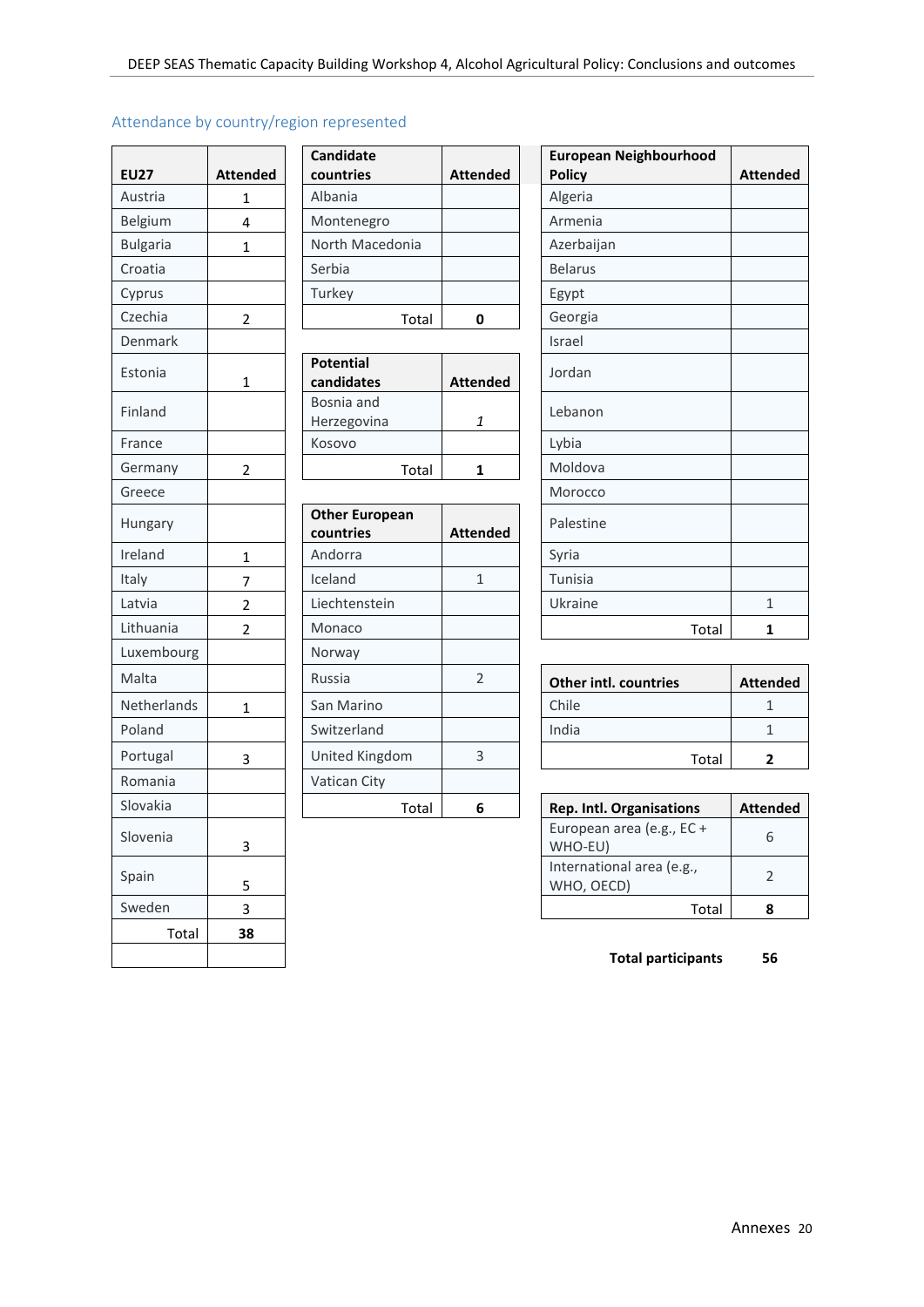## Attendance by sector

| <b>Primary Sector</b>                                             | <b>Attended</b> |               |                |
|-------------------------------------------------------------------|-----------------|---------------|----------------|
| Public health agency/authority - EU Commission                    | 4               |               |                |
| Public administration agency/authority (not health) - EU          |                 |               |                |
| Commission                                                        | 3               |               |                |
| Public health agency/authority - International experts            | 1               |               |                |
| Public health agency/authority - WHO                              | $\mathbf{1}$    |               |                |
| Public health agency/authority - National                         | 15              |               |                |
| Public administration agency/authority (not health) -<br>National | 4               |               |                |
| Public health agency/authority - Local-regional                   | 3               | <b>Health</b> | Non-health     |
| <b>Public administration total</b>                                | 31              | 24            | 7              |
| Academia-higher education (European)                              | 0               |               |                |
| Academia-higher education (international)                         | 0               |               |                |
| Academia-higher education (national)                              | $\mathbf{1}$    |               |                |
| Academia-higher education (national) - non-health                 | 0               |               |                |
| Academia-higher education (regional/local)                        | 0               |               |                |
| Academia-research (European)                                      | 3               |               |                |
| Academia-research (European) - non-health                         | 0               |               |                |
| Academia-research (international)                                 | 0               |               |                |
| Academia-research (national)                                      | $\overline{2}$  | <b>Health</b> | Non-health     |
| <b>Academia Total</b>                                             | 6               | 6             | 0              |
| Civil society - capacity building and advocacy (European)         | 0               |               |                |
| Civil society - capacity building and advocacy (international)    | 0               |               |                |
| Civil society - capacity building and advocacy (national)         | 0               |               |                |
| Civil society - NGO (European)                                    | 4               |               |                |
| Civil society - NGO (international)                               | $\overline{2}$  |               |                |
| Civil society - NGO (national)                                    | 3               | Health        | Non-health     |
| <b>Civil Society Total</b>                                        | 9               | 9             | 0              |
| Healthcare - research (international)                             | 0               |               |                |
| Healthcare - clinical practice (national)                         | 1               |               |                |
| Healthcare - research (national)                                  | 9               |               |                |
| Healthcare - research (Local-municipal)                           | $\mathsf 0$     |               |                |
| Healthcare - research (Local-regional)                            | 0               | <b>Health</b> | Non-health     |
| <b>Healthcare Total</b>                                           | 10              | 10            | 0              |
| <b>TOTAL excluding organisers</b>                                 | 56              | 49            | $\overline{z}$ |